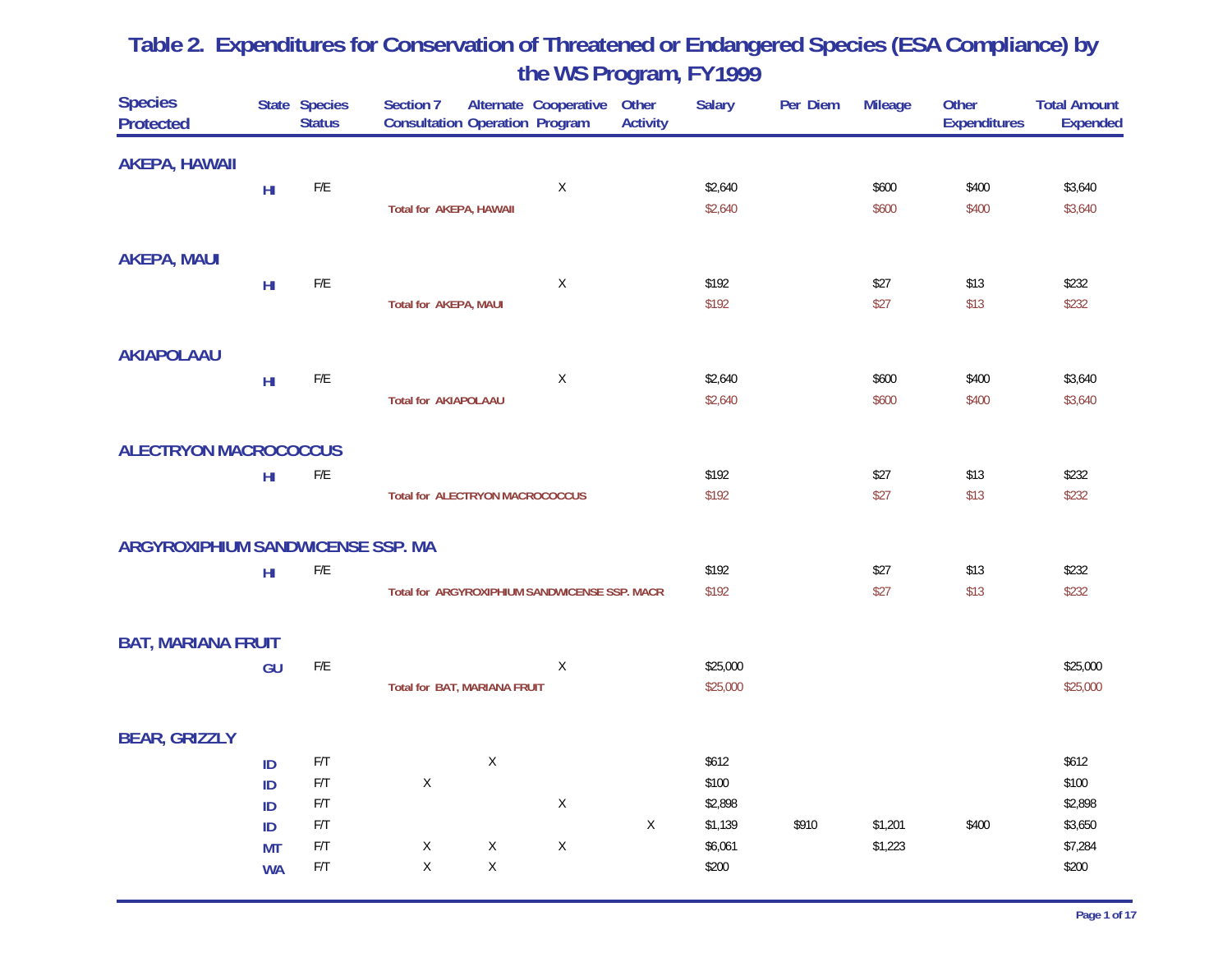| <b>Species</b><br><b>Protected</b>         |                 | State Species<br><b>Status</b> | Other<br>Section 7<br>Alternate Cooperative<br><b>Consultation Operation Program</b><br><b>Activity</b> | <b>Salary</b> | Per Diem | <b>Mileage</b> | Other<br><b>Expenditures</b> | <b>Total Amount</b><br><b>Expended</b> |
|--------------------------------------------|-----------------|--------------------------------|---------------------------------------------------------------------------------------------------------|---------------|----------|----------------|------------------------------|----------------------------------------|
| <b>BEAR, GRIZZLY</b>                       |                 |                                |                                                                                                         |               |          |                |                              |                                        |
|                                            | <b>WY</b>       | F/T                            | X                                                                                                       | \$18,278      | \$3,190  | \$3,132        | \$285                        | \$24,885                               |
|                                            |                 |                                | <b>Total for BEAR, GRIZZLY</b>                                                                          | \$29,288      | \$4,100  | \$5,556        | \$685                        | \$39,629                               |
| <b>BEAR, LOUISIANA BLACK</b>               |                 |                                |                                                                                                         |               |          |                |                              |                                        |
|                                            | LA              | $\mathsf{F}/\mathsf{T}$        | Χ                                                                                                       | \$3,885       | \$67     | \$1,032        | \$13,889                     | \$18,873                               |
|                                            |                 |                                | <b>Total for BEAR, LOUISIANA BLACK</b>                                                                  | \$3,885       | \$67     | \$1,032        | \$13,889                     | \$18,873                               |
| <b>BEETLE, AMERICAN BURYING</b>            |                 |                                |                                                                                                         |               |          |                |                              |                                        |
|                                            | OK              | $\mathsf{F}/\mathsf{E}$        | X                                                                                                       | \$195         |          | \$198          |                              | \$393                                  |
|                                            |                 |                                | <b>Total for BEETLE, AMERICAN BURYING</b>                                                               | \$195         |          | \$198          |                              | \$393                                  |
| <b>BONAMIA MENZIESII</b>                   |                 |                                |                                                                                                         |               |          |                |                              |                                        |
|                                            | H <sub>II</sub> | $\mathsf{F}/\mathsf{E}$        |                                                                                                         | \$192         |          | \$27           | \$13                         | \$232                                  |
|                                            |                 |                                | <b>Total for BONAMIA MENZIESII</b>                                                                      | \$192         |          | \$27           | \$13                         | \$232                                  |
| <b>BUTTERFLY, KARNER BLUE</b>              |                 |                                |                                                                                                         |               |          |                |                              |                                        |
|                                            | <b>NH</b>       | F/E                            | X                                                                                                       | \$750         |          | \$50           | \$200                        | \$1,000                                |
|                                            |                 |                                | Total for BUTTERFLY, KARNER BLUE                                                                        | \$750         |          | \$50           | \$200                        | \$1,000                                |
| <b>CHICKEN, ATTWATER'S GREATER PRAIRIE</b> |                 |                                |                                                                                                         |               |          |                |                              |                                        |
|                                            | <b>TX</b>       | ${\sf F/E}$                    | $\mathsf X$                                                                                             |               | \$6,934  |                | \$46                         | \$6,980                                |
|                                            |                 |                                | Total for CHICKEN, ATTWATER'S GREATER PRAIRIE                                                           |               | \$6,934  |                | \$46                         | \$6,980                                |
| <b>COLUBRINA OPPOSITIFOLIA</b>             |                 |                                |                                                                                                         |               |          |                |                              |                                        |
|                                            | $H\!I$          | $\mathsf{F}/\mathsf{E}$        |                                                                                                         | \$192         |          | \$27           | \$13                         | \$232                                  |
|                                            |                 |                                | <b>Total for COLUBRINA OPPOSITIFOLIA</b>                                                                | \$192         |          | \$27           | \$13                         | \$232                                  |
| <b>COOT, HAWAIIAN</b>                      |                 |                                |                                                                                                         |               |          |                |                              |                                        |
|                                            | $H\!I$          | F/E                            | X                                                                                                       | \$16,571      |          | \$1,860        | \$1,140                      | \$19,571                               |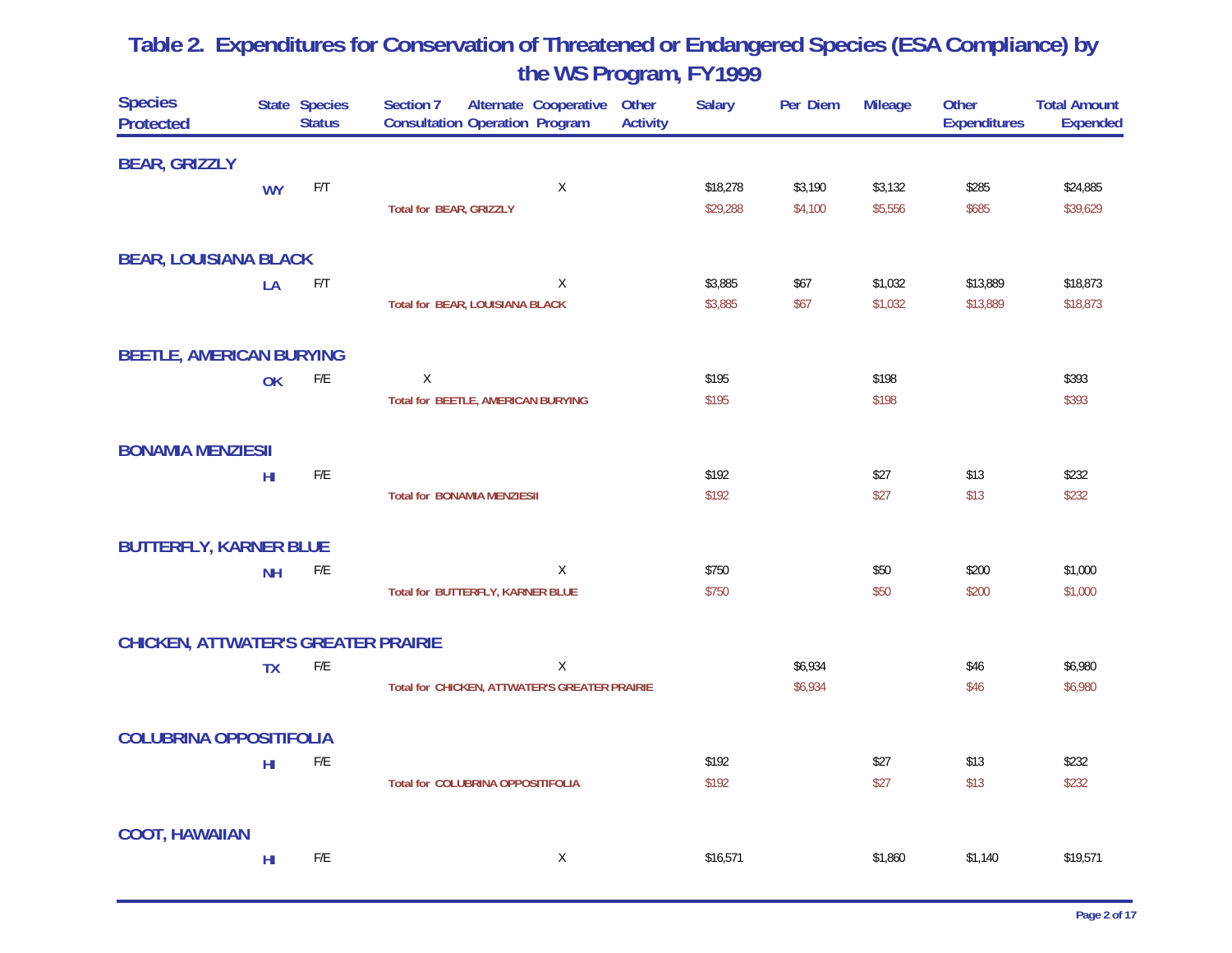| <b>Species</b><br><b>Protected</b> |                 | State Species<br><b>Status</b> | Section 7<br><b>Consultation Operation Program</b> | Alternate Cooperative | Other<br><b>Activity</b> | <b>Salary</b> | Per Diem | <b>Mileage</b> | Other<br><b>Expenditures</b> | <b>Total Amount</b><br><b>Expended</b> |
|------------------------------------|-----------------|--------------------------------|----------------------------------------------------|-----------------------|--------------------------|---------------|----------|----------------|------------------------------|----------------------------------------|
| <b>COOT, HAWAIIAN</b>              |                 |                                |                                                    |                       |                          |               |          |                |                              |                                        |
|                                    |                 |                                | Total for COOT, HAWAIIAN                           |                       |                          | \$16,571      |          | \$1,860        | \$1,140                      | \$19,571                               |
| <b>CRANE, SANDHILL</b>             |                 |                                |                                                    |                       |                          |               |          |                |                              |                                        |
|                                    | FL              | $\mathsf{S}/\mathsf{T}$        |                                                    |                       | X                        | \$500         |          |                |                              | \$500                                  |
|                                    |                 |                                | <b>Total for CRANE, SANDHILL</b>                   |                       |                          | \$500         |          |                |                              | \$500                                  |
| <b>CREEPER, HAWAII</b>             |                 |                                |                                                    |                       |                          |               |          |                |                              |                                        |
|                                    | H <sub>II</sub> | $\mathsf{F}/\mathsf{E}$        |                                                    | $\mathsf X$           |                          | \$2,640       |          | \$600          | \$400                        | \$3,640                                |
|                                    |                 |                                | <b>Total for CREEPER, HAWAII</b>                   |                       |                          | \$2,640       |          | \$600          | \$400                        | \$3,640                                |
| <b>CROW, MARIANA</b>               |                 |                                |                                                    |                       |                          |               |          |                |                              |                                        |
|                                    | GU              | $\mathsf{F}/\mathsf{E}$        |                                                    | $\mathsf X$           |                          | \$25,000      |          |                |                              | \$25,000                               |
|                                    |                 |                                | <b>Total for CROW, MARIANA</b>                     |                       |                          | \$25,000      |          |                |                              | \$25,000                               |
| <b>DEER, COLUMBIA WHITE-TAILED</b> |                 |                                |                                                    |                       |                          |               |          |                |                              |                                        |
|                                    | <b>OR</b>       | $\mathsf{F}/\mathsf{E}$        |                                                    |                       | X                        | \$1,177       | \$43     | \$73           |                              | \$1,293                                |
|                                    |                 |                                | Total for DEER, COLUMBIA WHITE-TAILED              |                       |                          | \$1,177       | \$43     | \$73           |                              | \$1,293                                |
| <b>DIPLAZIUM MOLOKAIENSE</b>       |                 |                                |                                                    |                       |                          |               |          |                |                              |                                        |
|                                    | H <sub>II</sub> | $\mathsf{F}/\mathsf{E}$        |                                                    |                       |                          | \$192         |          | \$27           | \$13                         | \$232                                  |
|                                    |                 |                                | Total for DIPLAZIUM MOLOKAIENSE                    |                       |                          | \$192         |          | \$27           | \$13                         | \$232                                  |
| <b>DUCK, HAWAIIAN</b>              |                 |                                |                                                    |                       |                          |               |          |                |                              |                                        |
|                                    | H <sub>II</sub> | $\mathsf{F}/\mathsf{E}$        |                                                    | $\mathsf X$           |                          | \$16,571      |          | \$1,860        | \$1,140                      | \$19,571                               |
|                                    |                 |                                | <b>Total for DUCK, HAWAIIAN</b>                    |                       |                          | \$16,571      |          | \$1,860        | \$1,140                      | \$19,571                               |
| <b>EAGLE, BALD</b>                 |                 |                                |                                                    |                       |                          |               |          |                |                              |                                        |
|                                    | <b>AL</b>       | $\mathsf{F}/\mathsf{T}$        | $\mathsf X$                                        |                       |                          | \$925         |          | \$231          |                              | \$1,156                                |
|                                    | IA              | $\mathsf{F}/\mathsf{T}$        |                                                    |                       | $\mathsf X$              | \$115         |          |                |                              | \$115                                  |
|                                    | ID              | $\mathsf{F}/\mathsf{T}$        | X                                                  |                       |                          | \$144         |          |                |                              | \$144                                  |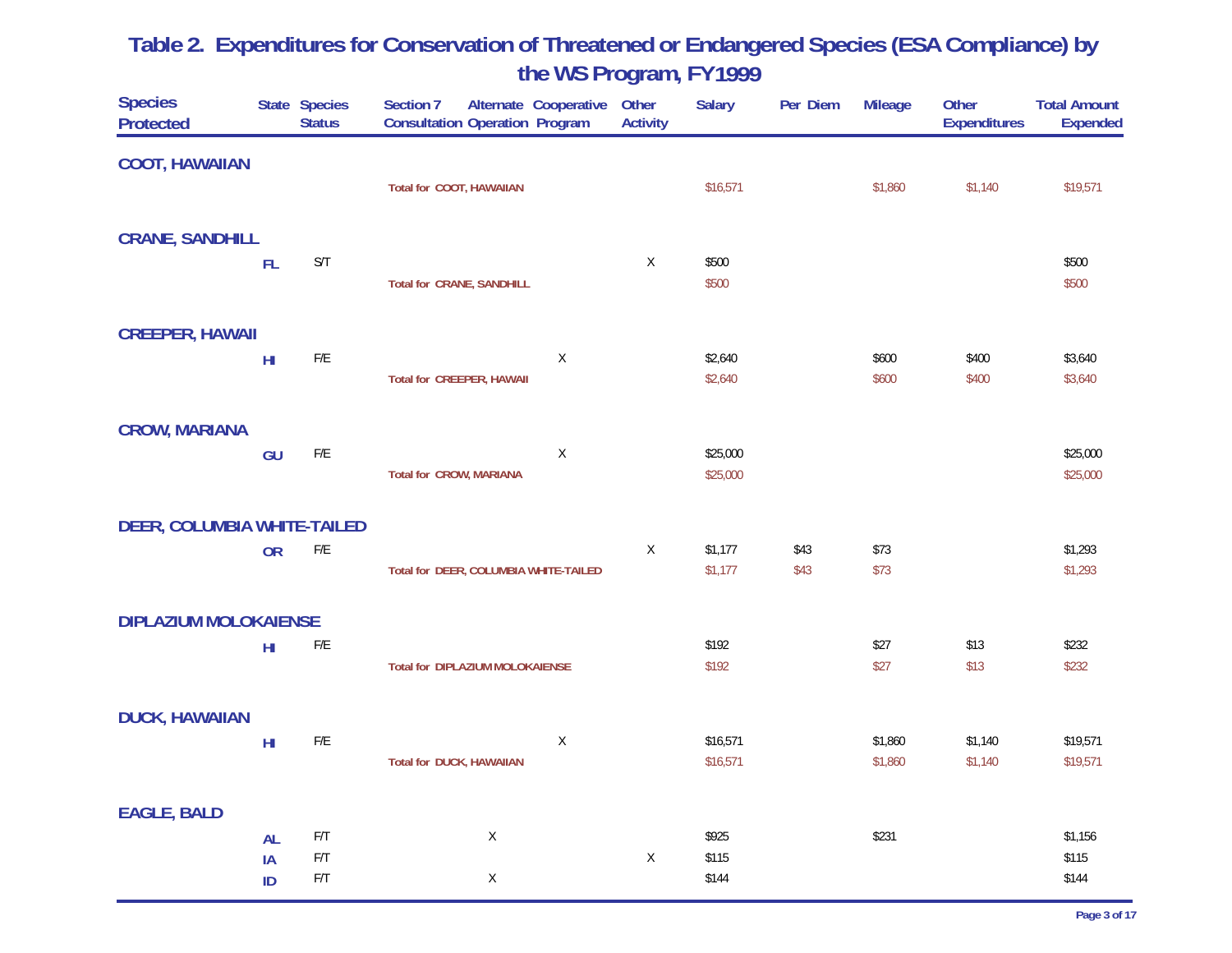| <b>Species</b><br><b>Protected</b> |           | State Species<br><b>Status</b> | Section 7<br><b>Consultation Operation Program</b> |             | Alternate Cooperative                     | Other<br><b>Activity</b> | <b>Salary</b> | Per Diem | <b>Mileage</b> | Other<br><b>Expenditures</b> | <b>Total Amount</b><br><b>Expended</b> |
|------------------------------------|-----------|--------------------------------|----------------------------------------------------|-------------|-------------------------------------------|--------------------------|---------------|----------|----------------|------------------------------|----------------------------------------|
| <b>EAGLE, BALD</b>                 |           |                                |                                                    |             |                                           |                          |               |          |                |                              |                                        |
|                                    | <b>NE</b> | $\mathsf{F}/\mathsf{T}$        |                                                    |             | $\mathsf X$                               |                          | \$42          |          | \$9            |                              | \$51                                   |
|                                    | <b>OR</b> | $\mathsf{F}/\mathsf{T}$        |                                                    |             |                                           | X                        | \$2,195       | \$210    | \$165          |                              | \$2,570                                |
|                                    | <b>UT</b> | F/T                            |                                                    | Χ           |                                           |                          | \$835         |          | \$114          |                              | \$949                                  |
|                                    | <b>VA</b> | F/T                            | $\mathsf X$                                        |             |                                           |                          | \$172         |          |                |                              | \$172                                  |
|                                    |           |                                | <b>Total for EAGLE, BALD</b>                       |             |                                           |                          | \$4,428       | \$210    | \$519          |                              | \$5,157                                |
| <b>EAGLE, GOLDEN</b>               |           |                                |                                                    |             |                                           |                          |               |          |                |                              |                                        |
|                                    | <b>SD</b> | $\mathsf{F}/\mathsf{T}$        |                                                    |             |                                           | $\mathsf X$              | \$4,237       | \$87     | \$1,153        | \$877                        | \$6,354                                |
|                                    |           |                                | <b>Total for EAGLE, GOLDEN</b>                     |             |                                           |                          | \$4,237       | \$87     | \$1,153        | \$877                        | \$6,354                                |
| <b>FALCON, AMERICAN PEREGRINE</b>  |           |                                |                                                    |             |                                           |                          |               |          |                |                              |                                        |
|                                    | IL.       | ${\sf F/E}$                    |                                                    | $\mathsf X$ |                                           | $\mathsf X$              | \$9,500       | \$500    | \$1,500        | \$1,000                      | \$12,500                               |
|                                    | OH        | ${\sf F/E}$                    |                                                    |             |                                           | $\mathsf X$              | \$50          |          |                |                              | \$50                                   |
|                                    | <b>WA</b> | ${\sf F/E}$                    |                                                    |             | X                                         |                          | \$8,750       |          | \$1,580        | \$550                        | \$10,880                               |
|                                    |           |                                | Total for FALCON, AMERICAN PEREGRINE               |             |                                           |                          | \$18,300      | \$500    | \$3,080        | \$1,550                      | \$23,430                               |
| <b>FERRET, BLACK FOOTED</b>        |           |                                |                                                    |             |                                           |                          |               |          |                |                              |                                        |
|                                    | <b>AZ</b> | ${\sf F/E}$                    |                                                    |             | X                                         |                          | \$2,210       |          | \$600          |                              | \$2,810                                |
|                                    | CO        | ${\sf F/E}$                    |                                                    |             | $\mathsf X$                               |                          | \$7,363       | \$1,020  | \$735          |                              | \$9,118                                |
|                                    | <b>MT</b> | ${\sf F/E}$                    |                                                    | $\mathsf X$ | $\mathsf X$                               |                          | \$4,177       | \$726    | \$400          |                              | \$5,303                                |
|                                    | <b>NE</b> | ${\sf F/E}$                    |                                                    | $\mathsf X$ |                                           |                          | \$668         |          | \$167          |                              | \$835                                  |
|                                    | <b>NM</b> | ${\sf F/E}$                    | $\mathsf X$                                        |             |                                           | X                        | \$6,050       | \$1,528  | \$265          |                              | \$7,843                                |
|                                    | <b>SD</b> | ${\sf F/E}$                    |                                                    |             |                                           | Χ                        | \$439         | \$10     | \$29           |                              | \$478                                  |
|                                    | <b>UT</b> | ${\sf F/E}$                    |                                                    | $\mathsf X$ | $\mathsf X$                               | $\mathsf X$              | \$11,520      | \$528    | \$960          | \$4,000                      | \$17,008                               |
|                                    | <b>WY</b> | ${\sf F/E}$                    |                                                    |             | $\mathsf X$                               |                          | \$520         |          | \$349          | \$960                        | \$1,829                                |
|                                    |           |                                | <b>Total for FERRET, BLACK FOOTED</b>              |             |                                           |                          | \$32,947      | \$3,812  | \$3,505        | \$4,960                      | \$45,224                               |
| FLYCATCHER, SOUTHWESTERN WILLOW    |           |                                |                                                    |             |                                           |                          |               |          |                |                              |                                        |
|                                    | <b>NV</b> | F/E, S/E                       |                                                    |             | $\mathsf X$                               |                          | \$700         | \$250    | \$130          | \$60                         | \$1,140                                |
|                                    |           |                                |                                                    |             | Total for FLYCATCHER, SOUTHWESTERN WILLOW |                          | \$700         | \$250    | \$130          | \$60                         | \$1,140                                |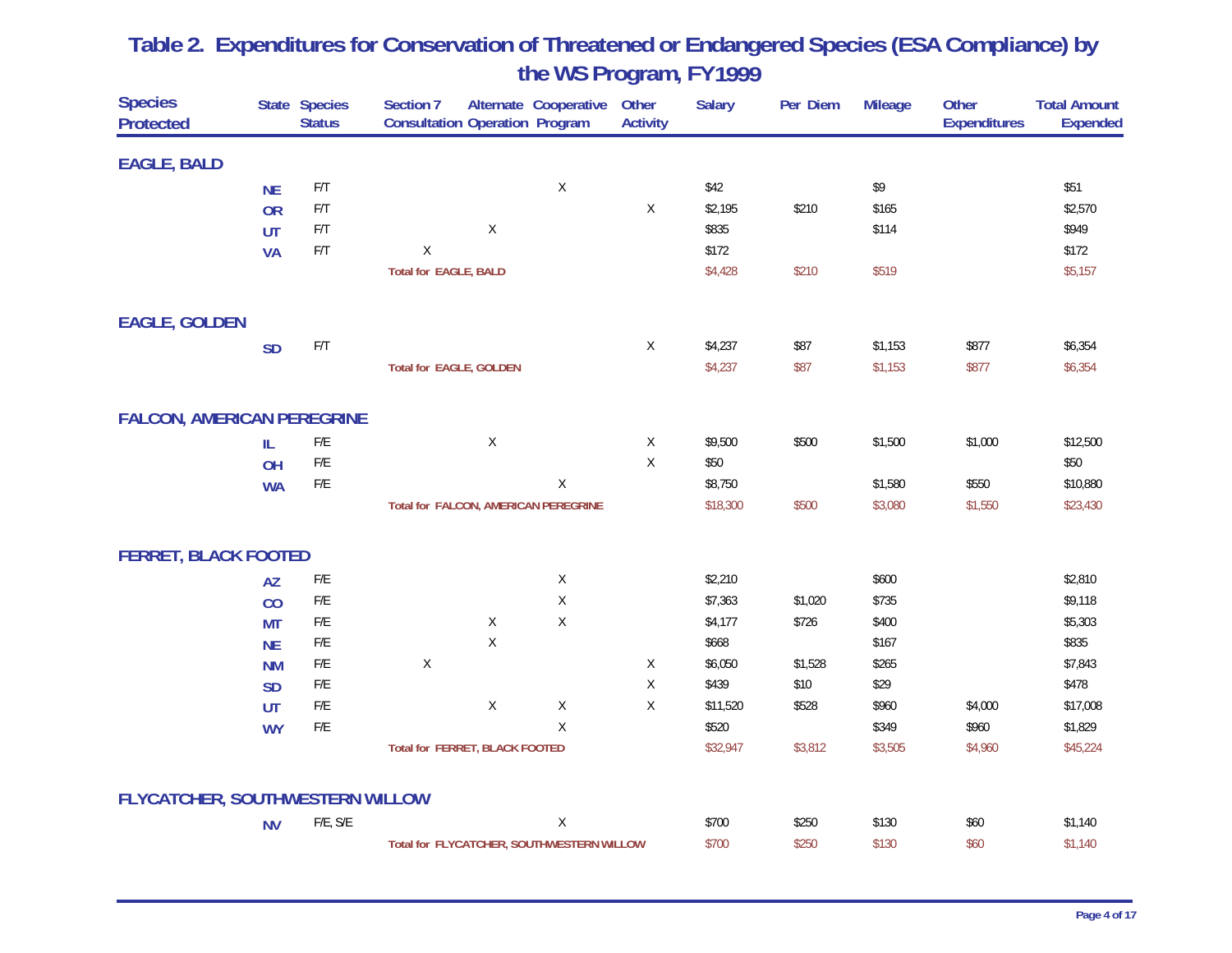| <b>Species</b><br><b>Protected</b> |                 | State Species<br><b>Status</b> | Section 7<br>Alternate Cooperative<br><b>Consultation Operation Program</b> | Other<br><b>Activity</b> | <b>Salary</b> | Per Diem | <b>Mileage</b> | Other<br><b>Expenditures</b> | <b>Total Amount</b><br><b>Expended</b> |
|------------------------------------|-----------------|--------------------------------|-----------------------------------------------------------------------------|--------------------------|---------------|----------|----------------|------------------------------|----------------------------------------|
| FOX, KIT                           |                 |                                |                                                                             |                          |               |          |                |                              |                                        |
|                                    | <b>OR</b>       | S/T                            |                                                                             | X                        | \$1,641       | \$210    | \$154          |                              | \$2,005                                |
|                                    |                 |                                | Total for FOX, KIT                                                          |                          | \$1,641       | \$210    | \$154          |                              | \$2,005                                |
| FROG, CALIFORNIA RED-LEGGED        |                 |                                |                                                                             |                          |               |          |                |                              |                                        |
|                                    | CA              | $\mathsf{F}/\mathsf{T}$        | $\mathsf X$                                                                 |                          | \$4,477       |          | \$880          | \$1,224                      | \$6,581                                |
|                                    |                 |                                | Total for FROG, CALIFORNIA RED-LEGGED                                       |                          | \$4,477       |          | \$880          | \$1,224                      | \$6,581                                |
| <b>GERANIUM MULTIFLORUM</b>        |                 |                                |                                                                             |                          |               |          |                |                              |                                        |
|                                    | $H\!I$          | $\mathsf{F}/\mathsf{E}$        |                                                                             |                          | \$192         |          | \$27           | \$13                         | \$232                                  |
|                                    |                 |                                | <b>Total for GERANIUM MULTIFLORUM</b>                                       |                          | \$192         |          | \$27           | \$13                         | \$232                                  |
| <b>GERANUIM ARBOREUM</b>           |                 |                                |                                                                             |                          |               |          |                |                              |                                        |
|                                    | H <sub>II</sub> | $\mathsf{F}/\mathsf{E}$        |                                                                             |                          | \$192         |          | \$27           | \$13                         | \$232                                  |
|                                    |                 |                                | <b>Total for GERANUIM ARBOREUM</b>                                          |                          | \$192         |          | \$27           | \$13                         | \$232                                  |
| <b>GOOSE, ALEUTIAN CANADA</b>      |                 |                                |                                                                             |                          |               |          |                |                              |                                        |
|                                    | <b>AK</b>       | F/T                            | $\mathsf X$                                                                 |                          | \$149,424     |          |                |                              | \$149,424                              |
|                                    |                 |                                | Total for GOOSE, ALEUTIAN CANADA                                            |                          | \$149,424     |          |                |                              | \$149,424                              |
| <b>GOOSE, HAWAIIAN</b>             |                 |                                |                                                                             |                          |               |          |                |                              |                                        |
|                                    | H <sub>II</sub> | $\mathsf{F}/\mathsf{E}$        | X                                                                           |                          | \$6,966       |          | \$480          | \$240                        | \$7,686                                |
|                                    |                 |                                | Total for GOOSE, HAWAIIAN                                                   |                          | \$6,966       |          | \$480          | \$240                        | \$7,686                                |
| <b>HAPLOSTACHYS HAPLOSTACHYA</b>   |                 |                                |                                                                             |                          |               |          |                |                              |                                        |
|                                    | $H\!I$          | $\mathsf{F}/\mathsf{E}$        |                                                                             |                          | \$2,640       |          | \$600          | \$400                        | \$3,640                                |
|                                    |                 |                                | Total for HAPLOSTACHYS HAPLOSTACHYA                                         |                          | \$2,640       |          | \$600          | \$400                        | \$3,640                                |
| <b>HARPERELLA</b>                  |                 |                                |                                                                             |                          |               |          |                |                              |                                        |
|                                    | <b>NC</b>       | F/E                            |                                                                             | X                        |               |          |                |                              | \$0                                    |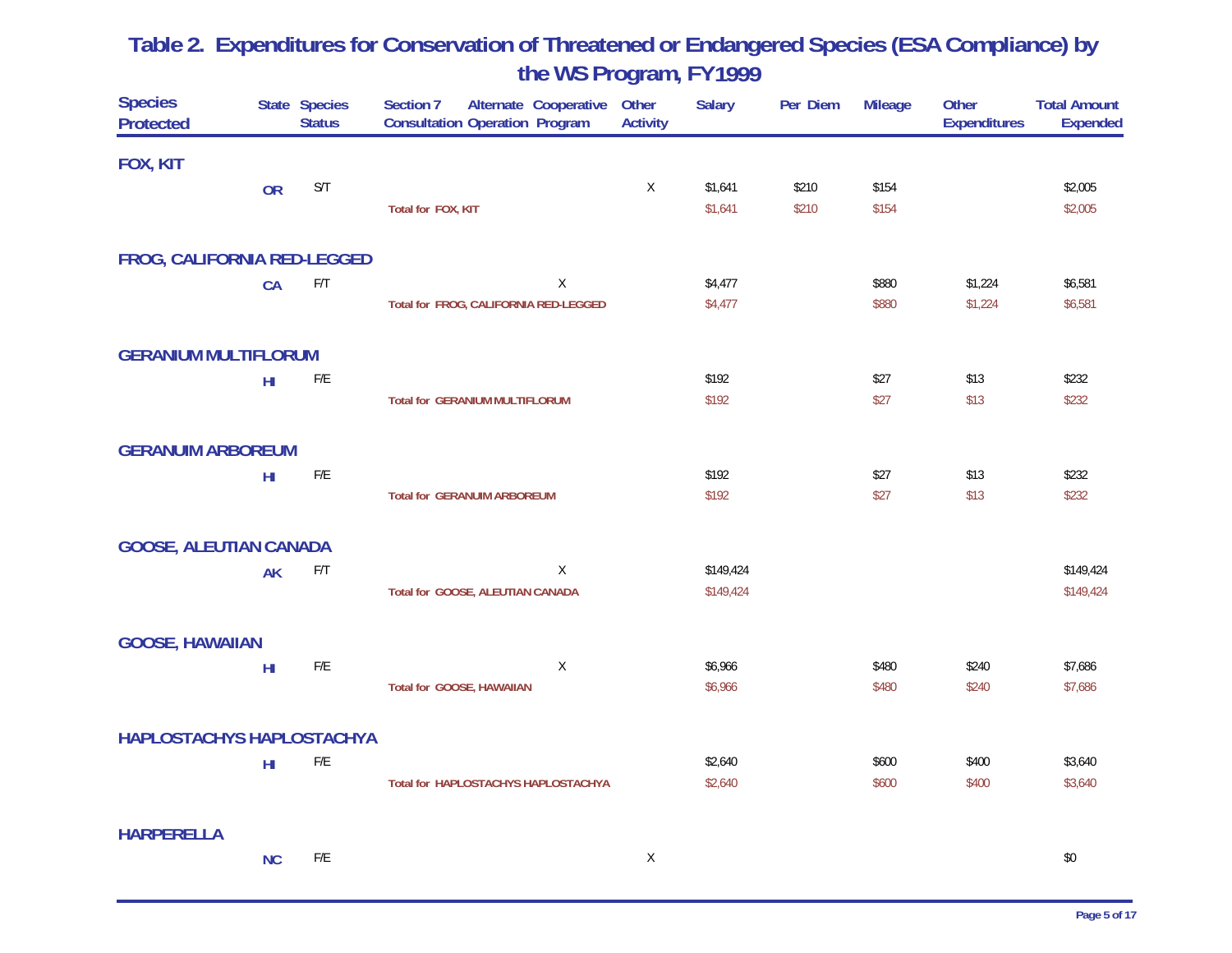| <b>Species</b><br><b>Protected</b> |                 | State Species<br><b>Status</b> | Section 7<br>Alternate Cooperative<br><b>Consultation Operation Program</b> | Other<br><b>Activity</b> | <b>Salary</b> | Per Diem | <b>Mileage</b> | Other<br><b>Expenditures</b> | <b>Total Amount</b><br><b>Expended</b> |
|------------------------------------|-----------------|--------------------------------|-----------------------------------------------------------------------------|--------------------------|---------------|----------|----------------|------------------------------|----------------------------------------|
| <b>HARPERELLA</b>                  |                 |                                |                                                                             |                          |               |          |                |                              |                                        |
|                                    |                 |                                | <b>Total for HARPERELLA</b>                                                 |                          |               |          |                |                              | \$0                                    |
| <b>HARRIER, NORTHERN</b>           |                 |                                |                                                                             |                          |               |          |                |                              |                                        |
|                                    | IL              | $\mathsf{S}/\mathsf{E}$        |                                                                             | X                        | \$500         |          | \$100          | \$250                        | \$850                                  |
|                                    |                 |                                | <b>Total for HARRIER, NORTHERN</b>                                          |                          | \$500         |          | \$100          | \$250                        | \$850                                  |
| <b>HAWK, COOPER'S</b>              |                 |                                |                                                                             |                          |               |          |                |                              |                                        |
|                                    | ${\sf IL}$      | $\mathsf{S}/\mathsf{E}$        |                                                                             | X                        | \$250         |          |                |                              | \$250                                  |
|                                    |                 |                                | Total for HAWK, COOPER'S                                                    |                          | \$250         |          |                |                              | \$250                                  |
| <b>HAWK, HAWAIIAN</b>              |                 |                                |                                                                             |                          |               |          |                |                              |                                        |
|                                    | H <sub>II</sub> | $\mathsf{F}/\mathsf{E}$        | $\mathsf X$                                                                 |                          | \$2,640       |          | \$600          | \$400                        | \$3,640                                |
|                                    |                 |                                | <b>Total for HAWK, HAWAIIAN</b>                                             |                          | \$2,640       |          | \$600          | \$400                        | \$3,640                                |
| <b>HEDYOTIS CORIACEA</b>           |                 |                                |                                                                             |                          |               |          |                |                              |                                        |
|                                    | $H\!I$          | $\mathsf{F}/\mathsf{E}$        |                                                                             |                          | \$2,640       |          | \$600          | \$400                        | \$3,640                                |
|                                    |                 |                                | <b>Total for HEDYOTIS CORIACEA</b>                                          |                          | \$2,640       |          | \$600          | \$400                        | \$3,640                                |
| HONEYCREEPER, CRESTED              |                 |                                |                                                                             |                          |               |          |                |                              |                                        |
|                                    | $H\!I$          | $\mathsf{F}/\mathsf{E}$        | X                                                                           |                          | \$1,345       |          | \$188          | \$90                         | \$1,623                                |
|                                    |                 |                                | Total for HONEYCREEPER, CRESTED                                             |                          | \$1,345       |          | \$188          | \$90                         | \$1,623                                |
| <b>IGUANA, CUBAN GROUND</b>        |                 |                                |                                                                             |                          |               |          |                |                              |                                        |
|                                    | <b>VA</b>       | $\mathsf{F}/\mathsf{T}$        | $\mathsf X$                                                                 |                          | \$2,880       | \$900    | \$120          | \$4,108                      | \$8,008                                |
|                                    |                 |                                | Total for IGUANA, CUBAN GROUND                                              |                          | \$2,880       | \$900    | \$120          | \$4,108                      | \$8,008                                |
| <b>JAGUAR</b>                      |                 |                                |                                                                             |                          |               |          |                |                              |                                        |
|                                    | <b>AZ</b>       | $\mathsf{F}/\mathsf{E}$        | $\mathsf X$                                                                 |                          | \$16,356      | \$80     |                |                              | \$16,436                               |
|                                    | <b>NM</b>       | $\mathsf{F}/\mathsf{E}$        | X<br>$\mathsf X$                                                            |                          | \$5,488       | \$310    | \$901          | \$220                        | \$6,919                                |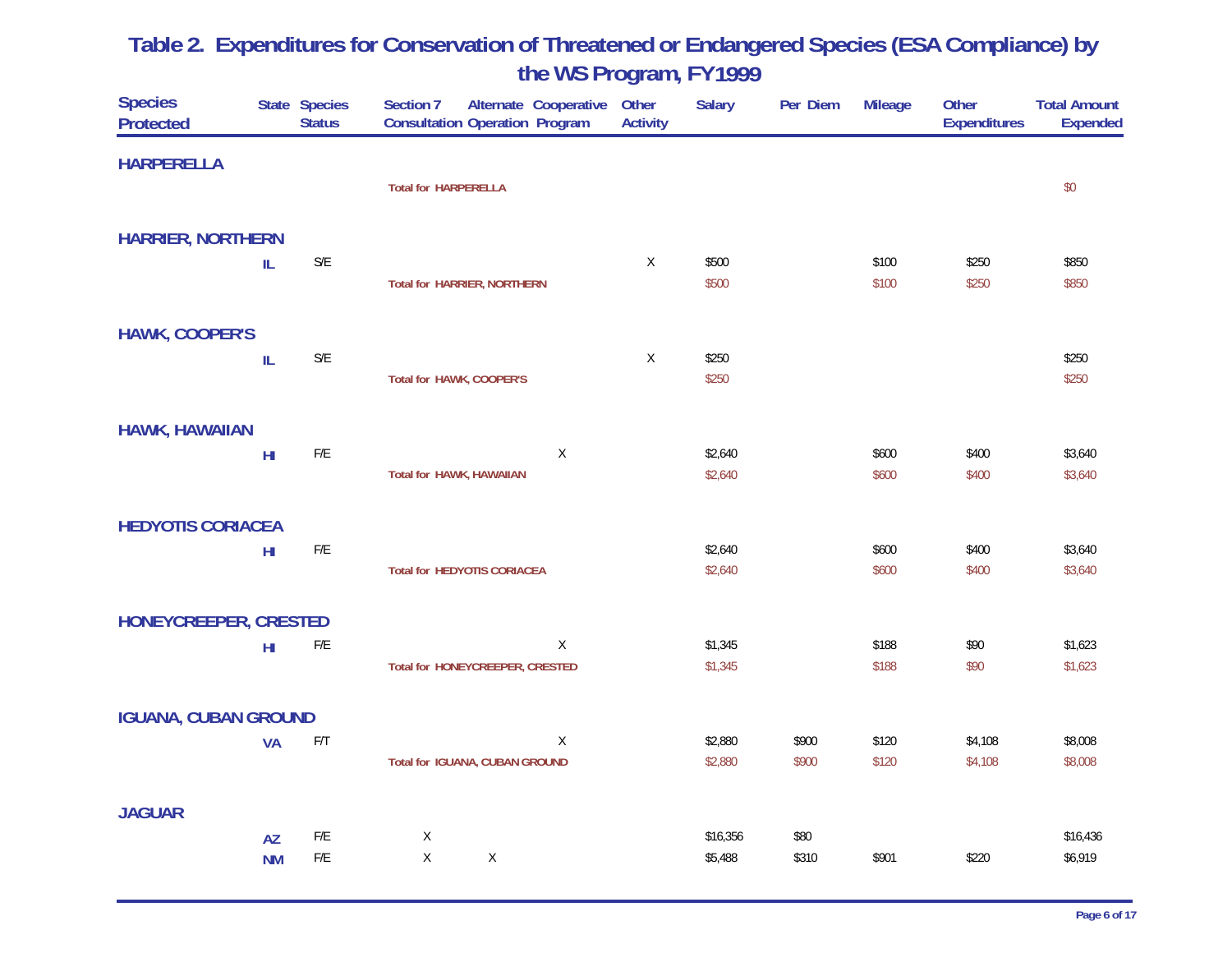| <b>Species</b><br><b>Protected</b> |                 | State Species<br><b>Status</b> | Alternate Cooperative<br>Section 7<br><b>Consultation Operation Program</b> | Other<br><b>Activity</b> | <b>Salary</b> | Per Diem | <b>Mileage</b> | Other<br><b>Expenditures</b> | <b>Total Amount</b><br><b>Expended</b> |
|------------------------------------|-----------------|--------------------------------|-----------------------------------------------------------------------------|--------------------------|---------------|----------|----------------|------------------------------|----------------------------------------|
| <b>JAGUAR</b>                      |                 |                                |                                                                             |                          |               |          |                |                              |                                        |
|                                    |                 |                                | <b>Total for JAGUAR</b>                                                     |                          | \$21,844      | \$390    | \$901          | \$220                        | \$23,355                               |
| <b>LION, MOUNTAIN (COUGAR)</b>     |                 |                                |                                                                             |                          |               |          |                |                              |                                        |
|                                    | <b>SD</b>       | $\mathsf{S}/\mathsf{T}$        |                                                                             | $\mathsf X$              | \$161         |          |                |                              | \$161                                  |
|                                    |                 |                                | Total for LION, MOUNTAIN (COUGAR)                                           |                          | \$161         |          |                |                              | \$161                                  |
| <b>LIZARD, ISLAND NIGHT</b>        |                 |                                |                                                                             |                          |               |          |                |                              |                                        |
|                                    | CA              | $\mathsf{F}/\mathsf{T}$        | $\mathsf X$                                                                 |                          |               |          |                |                              | $\$0$                                  |
|                                    |                 |                                | Total for LIZARD, ISLAND NIGHT                                              |                          |               |          |                |                              | \$0                                    |
| LYNX, CANADA                       |                 |                                |                                                                             |                          |               |          |                |                              |                                        |
|                                    | ID              | $\mathsf{F}/\mathsf{P}$        | $\mathsf X$                                                                 |                          | \$294         |          |                |                              | \$294                                  |
|                                    | ID              | $\mathsf{F}/\mathsf{P}$        |                                                                             | $\mathsf X$              | \$305         | \$100    | \$100          | \$100                        | \$605                                  |
|                                    | <b>WA</b>       | S/T                            | Χ                                                                           |                          | \$200         |          |                |                              | \$200                                  |
|                                    |                 |                                | Total for LYNX, CANADA                                                      |                          | \$799         | \$100    | \$100          | \$100                        | \$1,099                                |
| <b>MELICOPE BALLOUI</b>            |                 |                                |                                                                             |                          |               |          |                |                              |                                        |
|                                    | H <sub>II</sub> | $\mathsf{F}/\mathsf{E}$        |                                                                             |                          | \$192         |          | \$27           | \$13                         | \$232                                  |
|                                    |                 |                                | <b>Total for MELICOPE BALLOUI</b>                                           |                          | \$192         |          | \$27           | \$13                         | \$232                                  |
| <b>MOORHEN, HAWAIIAN COMMON</b>    |                 |                                |                                                                             |                          |               |          |                |                              |                                        |
|                                    | H <sub>II</sub> | $\mathsf{F}/\mathsf{E}$        | Χ                                                                           |                          | \$16,571      |          | \$1,860        | \$1,140                      | \$19,571                               |
|                                    |                 |                                | Total for MOORHEN, HAWAIIAN COMMON                                          |                          | \$16,571      |          | \$1,860        | \$1,140                      | \$19,571                               |
| <b>MOORHEN, MARIANA COMMON</b>     |                 |                                |                                                                             |                          |               |          |                |                              |                                        |
|                                    | GU              | ${\sf F/E}$                    | Χ                                                                           |                          | \$15,000      |          |                |                              | \$15,000                               |
|                                    |                 |                                | Total for MOORHEN, MARIANA COMMON                                           |                          | \$15,000      |          |                |                              | \$15,000                               |
| <b>MOUSE, ANASTASIA ISLAND</b>     |                 |                                |                                                                             |                          |               |          |                |                              |                                        |
|                                    | <b>FL</b>       | F/E                            | X                                                                           |                          | \$3,000       | \$500    | \$50           |                              | \$3,550                                |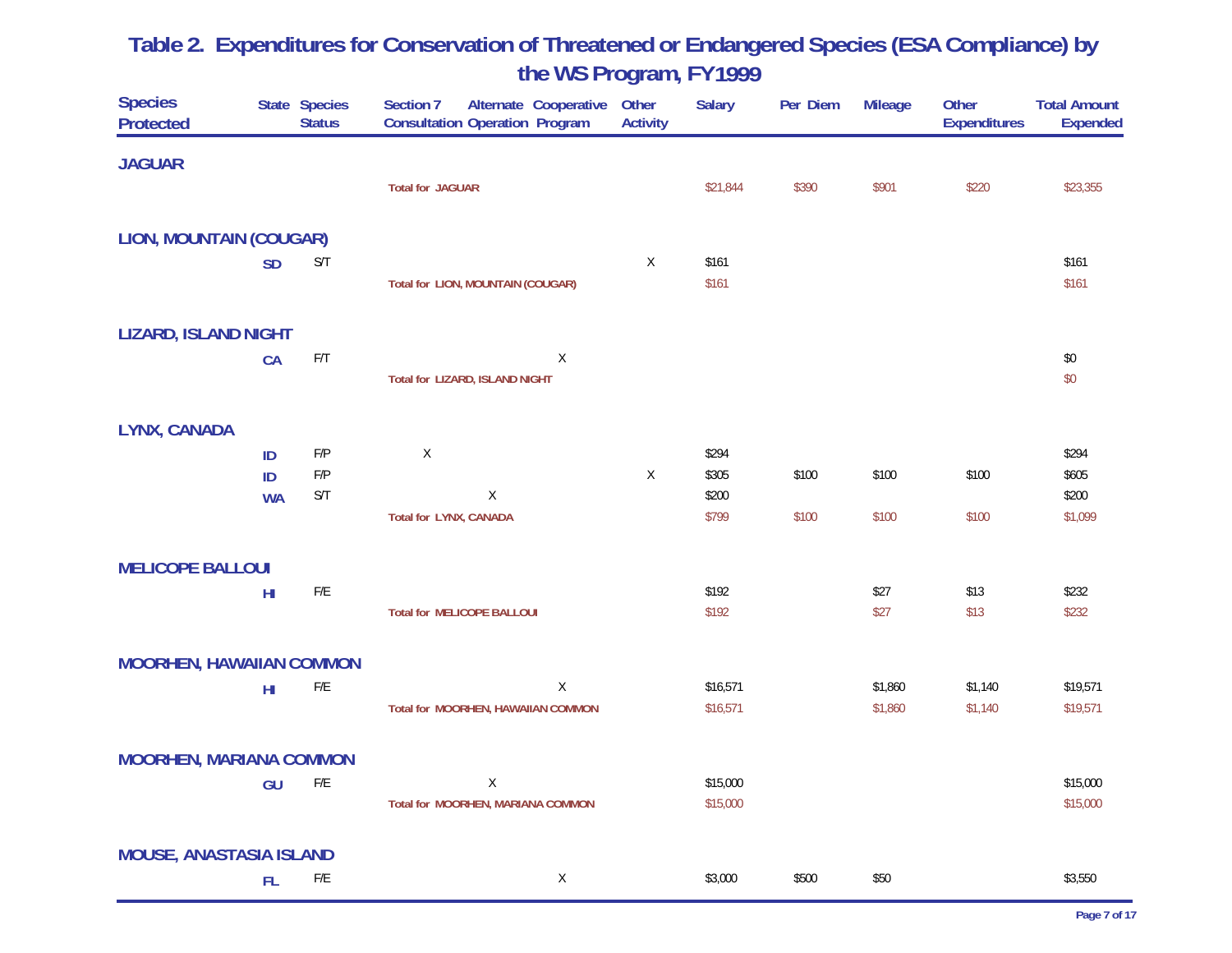| <b>Species</b><br><b>Protected</b> |                 | State Species<br><b>Status</b> | Section 7<br>Alternate Cooperative<br><b>Consultation Operation Program</b> | Other<br><b>Activity</b> | <b>Salary</b> | Per Diem | <b>Mileage</b> | Other<br><b>Expenditures</b> | <b>Total Amount</b><br><b>Expended</b> |
|------------------------------------|-----------------|--------------------------------|-----------------------------------------------------------------------------|--------------------------|---------------|----------|----------------|------------------------------|----------------------------------------|
| <b>MOUSE, ANASTASIA ISLAND</b>     |                 |                                |                                                                             |                          |               |          |                |                              |                                        |
|                                    |                 |                                | Total for MOUSE, ANASTASIA ISLAND                                           |                          | \$3,000       | \$500    | \$50           |                              | \$3,550                                |
| MOUSE, CHOCTAWAHATCHEE BEACH       |                 |                                |                                                                             |                          |               |          |                |                              |                                        |
|                                    | FL              | $\mathsf{F}/\mathsf{E}$        | $\mathsf X$                                                                 |                          | \$3,000       | \$500    | \$50           |                              | \$3,550                                |
|                                    |                 |                                | Total for MOUSE, CHOCTAWAHATCHEE BEACH                                      |                          | \$3,000       | \$500    | \$50           |                              | \$3,550                                |
| <b>MOUSE, PERDIDO KEY BEACH</b>    |                 |                                |                                                                             |                          |               |          |                |                              |                                        |
|                                    | <b>AL</b>       | $\mathsf{F}/\mathsf{E}$        | X                                                                           |                          | \$279         | \$75     | \$125          | \$24                         | \$503                                  |
|                                    | FL.             | $\mathsf{F}/\mathsf{E}$        | X                                                                           |                          | \$8,000       |          | \$250          | \$400                        | \$8,650                                |
|                                    |                 |                                | Total for MOUSE, PERDIDO KEY BEACH                                          |                          | \$8,279       | \$75     | \$375          | \$424                        | \$9,153                                |
| <b>MOUSE, SALT MARSH HARVEST</b>   |                 |                                |                                                                             |                          |               |          |                |                              |                                        |
|                                    | <b>CA</b>       | F/E&S/E                        | $\mathsf X$                                                                 |                          | \$12,830      | \$3      | \$1,372        | \$3,313                      | \$17,518                               |
|                                    |                 |                                | Total for MOUSE, SALT MARSH HARVEST                                         |                          | \$12,830      | \$3      | \$1,372        | \$3,313                      | \$17,518                               |
| <b>MOUSE, ST ANDREW BEACH</b>      |                 |                                |                                                                             |                          |               |          |                |                              |                                        |
|                                    | FL              | $\mathsf{S}/\mathsf{E}$        | $\mathsf{X}$                                                                |                          | \$2,000       | \$500    | \$30           |                              | \$2,530                                |
|                                    |                 |                                | Total for MOUSE, ST ANDREW BEACH                                            |                          | \$2,000       | \$500    | \$30           |                              | \$2,530                                |
| <b>MULTIPLE SPECIES</b>            |                 |                                |                                                                             |                          |               |          |                |                              |                                        |
|                                    | <b>NM</b>       | F/E                            | Χ                                                                           |                          | \$2,045       |          |                |                              | \$2,045                                |
|                                    |                 |                                | <b>Total for MULTIPLE SPECIES</b>                                           |                          | \$2,045       |          |                |                              | \$2,045                                |
| <b>MUSSEL, PIGTOE</b>              |                 |                                |                                                                             |                          |               |          |                |                              |                                        |
|                                    | <b>VA</b>       | $\mathsf{F}/\mathsf{E}$        | X                                                                           |                          | \$172         |          |                |                              | \$172                                  |
|                                    |                 |                                | <b>Total for MUSSEL, PIGTOE</b>                                             |                          | \$172         |          |                |                              | \$172                                  |
| <b>NUKUPUU, MAUI</b>               |                 |                                |                                                                             |                          |               |          |                |                              |                                        |
|                                    | H <sub>II</sub> | F/E                            | $\mathsf X$                                                                 |                          | \$192         |          | \$27           | \$13                         | \$232                                  |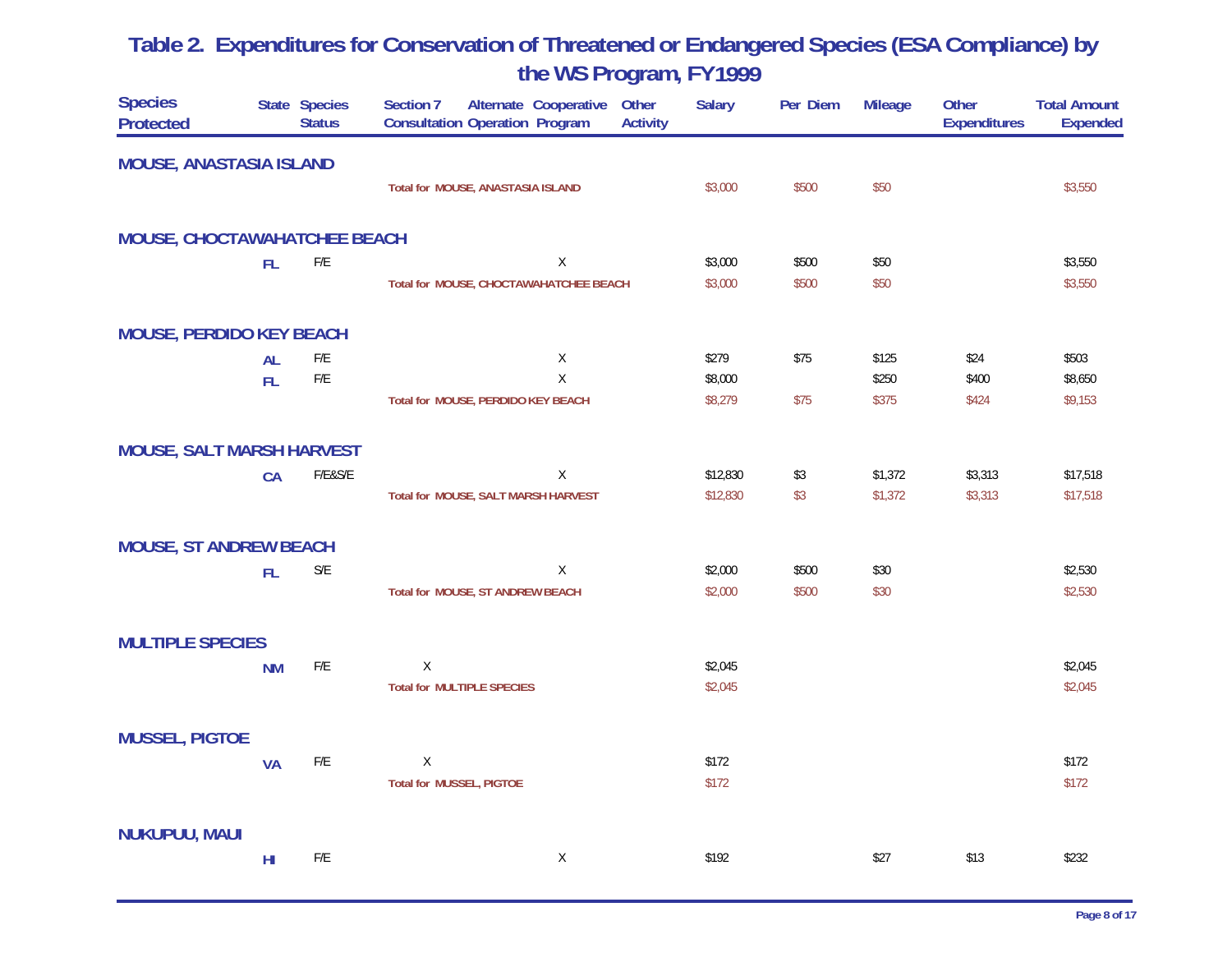| <b>Species</b><br><b>Protected</b> |                 | State Species<br><b>Status</b> | Alternate Cooperative<br>Section 7<br><b>Consultation Operation Program</b> | Other<br><b>Salary</b><br><b>Activity</b> | Per Diem | <b>Mileage</b> | Other<br><b>Expenditures</b> | <b>Total Amount</b><br><b>Expended</b> |
|------------------------------------|-----------------|--------------------------------|-----------------------------------------------------------------------------|-------------------------------------------|----------|----------------|------------------------------|----------------------------------------|
| <b>NUKUPUU, MAUI</b>               |                 |                                |                                                                             |                                           |          |                |                              |                                        |
|                                    |                 |                                | Total for NUKUPUU, MAUI                                                     | \$192                                     |          | \$27           | \$13                         | \$232                                  |
| O'U (Psittirostra psittacea)       |                 |                                |                                                                             |                                           |          |                |                              |                                        |
|                                    | H <sub>II</sub> | F/E                            | Χ                                                                           | \$192                                     |          | \$27           | \$13                         | \$232                                  |
|                                    |                 |                                | Total for O'U (Psittirostra psittacea)                                      | \$192                                     |          | \$27           | \$13                         | \$232                                  |
| <b>PAINTBRUSH, GOLDEN</b>          |                 |                                |                                                                             |                                           |          |                |                              |                                        |
|                                    | <b>WA</b>       | F/T                            | X                                                                           | \$3,000                                   |          | \$200          |                              | \$3,200                                |
|                                    |                 |                                | <b>Total for PAINTBRUSH, GOLDEN</b>                                         | \$3,000                                   |          | \$200          |                              | \$3,200                                |
| <b>PALILA</b>                      |                 |                                |                                                                             |                                           |          |                |                              |                                        |
|                                    | H <sub>II</sub> | $\mathsf{F}/\mathsf{E}$        | $\mathsf X$                                                                 | \$2,640                                   |          | \$600          | \$400                        | \$3,640                                |
|                                    |                 |                                | <b>Total for PALILA</b>                                                     | \$2,640                                   |          | \$600          | \$400                        | \$3,640                                |
| <b>PARROT, PUERTO RICIAN</b>       |                 |                                |                                                                             |                                           |          |                |                              |                                        |
|                                    | <b>PR</b>       | ${\sf F/E}$                    | X                                                                           | \$12,089                                  |          | \$2,000        |                              | \$14,089                               |
|                                    |                 |                                | <b>Total for PARROT, PUERTO RICIAN</b>                                      | \$12,089                                  |          | \$2,000        |                              | \$14,089                               |
| <b>PARROTBILL, MAUI</b>            |                 |                                |                                                                             |                                           |          |                |                              |                                        |
|                                    | H <sub>II</sub> | F/E                            | X                                                                           | \$1,345                                   |          | \$188          | \$90                         | \$1,623                                |
|                                    |                 |                                | <b>Total for PARROTBILL, MAUI</b>                                           | \$1,345                                   |          | \$188          | \$90                         | \$1,623                                |
| PEARLSHELL, LOUISIANA              |                 |                                |                                                                             |                                           |          |                |                              |                                        |
|                                    | LA              | F/T                            | X                                                                           | \$3,149                                   | \$288    | \$1,027        | \$839                        | \$5,303                                |
|                                    |                 |                                | Total for PEARLSHELL, LOUISIANA                                             | \$3,149                                   | \$288    | \$1,027        | \$839                        | \$5,303                                |
| PLANTAGO PRINCEPS VAR. LAXIFLORA   |                 |                                |                                                                             |                                           |          |                |                              |                                        |
|                                    | H <sub>II</sub> | F/E                            |                                                                             | \$192                                     |          | \$27           | \$13                         | \$232                                  |
|                                    |                 |                                | Total for PLANTAGO PRINCEPS VAR. LAXIFLORA                                  | \$192                                     |          | \$27           | \$13                         | \$232                                  |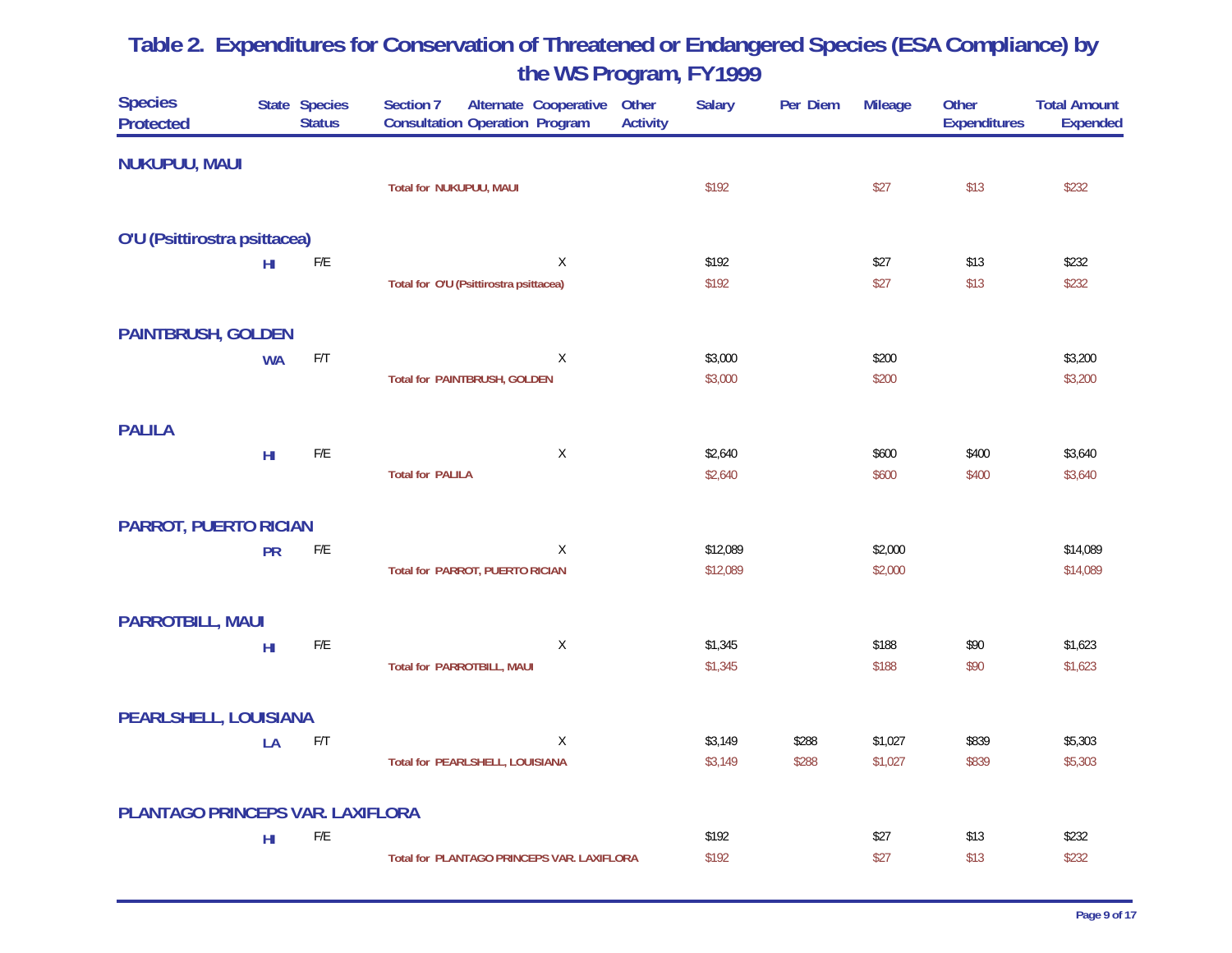| <b>Species</b><br><b>Protected</b> |           | State Species<br><b>Status</b> | Section 7<br><b>Consultation Operation Program</b> | Alternate Cooperative | Other<br><b>Activity</b> | <b>Salary</b> | Per Diem | <b>Mileage</b> | Other<br><b>Expenditures</b> | <b>Total Amount</b><br><b>Expended</b> |
|------------------------------------|-----------|--------------------------------|----------------------------------------------------|-----------------------|--------------------------|---------------|----------|----------------|------------------------------|----------------------------------------|
| PLATANTHERA HOLOCHILA              |           |                                |                                                    |                       |                          |               |          |                |                              |                                        |
|                                    | $H\!I$    | $\mathsf{F}/\mathsf{E}$        |                                                    |                       |                          | \$192         |          | \$27           | \$13                         | \$232                                  |
|                                    |           |                                | <b>Total for PLATANTHERA HOLOCHILA</b>             |                       |                          | \$192         |          | \$27           | \$13                         | \$232                                  |
| <b>PLOVER, PIPING</b>              |           |                                |                                                    |                       |                          |               |          |                |                              |                                        |
|                                    | <b>ME</b> | $\mathsf{F}/\mathsf{E}$        |                                                    | $\mathsf X$           |                          | \$200         |          |                | \$300                        | \$500                                  |
|                                    | <b>NE</b> | $\mathsf{F}/\mathsf{T}$        |                                                    | Χ                     |                          | \$1,320       |          | \$330          |                              | \$1,650                                |
|                                    | NJ        | $\mathsf{F}/\mathsf{E}$        | $\mathsf X$                                        | $\mathsf X$           |                          | \$2,701       |          | \$740          | \$360                        | \$3,801                                |
|                                    | <b>VA</b> | F/T                            |                                                    | Χ                     |                          | \$2,445       | \$300    | \$110          |                              | \$2,855                                |
|                                    |           |                                | <b>Total for PLOVER, PIPING</b>                    |                       |                          | \$6,666       | \$300    | \$1,180        | \$660                        | \$8,806                                |
| PLOVER, WESTERN SNOWY              |           |                                |                                                    |                       |                          |               |          |                |                              |                                        |
|                                    | <b>CA</b> | F/T                            |                                                    | $\mathsf X$           |                          | \$38,345      | \$21     | \$7,737        | \$12,207                     | \$58,310                               |
|                                    | <b>OR</b> | F/T                            |                                                    | $\mathsf X$           | $\mathsf X$              | \$7,100       | \$1,293  | \$2,047        | \$1,356                      | \$11,796                               |
|                                    |           |                                | Total for PLOVER, WESTERN SNOWY                    |                       |                          | \$45,445      | \$1,314  | \$9,784        | \$13,563                     | \$70,106                               |
| <b>PRAIRIE DOG, UTAH</b>           |           |                                |                                                    |                       |                          |               |          |                |                              |                                        |
|                                    | UT        | F/T                            | X                                                  | $\mathsf X$           | X                        | \$4,215       | \$352    | \$1,410        | \$600                        | \$6,577                                |
|                                    |           |                                | Total for PRAIRIE DOG, UTAH                        |                       |                          | \$4,215       | \$352    | \$1,410        | \$600                        | \$6,577                                |
| <b>RABBIT, PIGMY</b>               |           |                                |                                                    |                       |                          |               |          |                |                              |                                        |
|                                    | <b>WA</b> | S/T                            |                                                    | $\mathsf X$           |                          | \$250         |          |                | \$611                        | \$861                                  |
|                                    |           |                                | <b>Total for RABBIT, PIGMY</b>                     |                       |                          | \$250         |          |                | \$611                        | \$861                                  |
| RAIL, CALIFORNIA CLAPPER           |           |                                |                                                    |                       |                          |               |          |                |                              |                                        |
|                                    | CA        | F/E&S/E                        |                                                    | $\mathsf X$           |                          | \$84,320      | \$55     | \$13,639       | \$26,125                     | \$124,139                              |
|                                    |           |                                | Total for RAIL, CALIFORNIA CLAPPER                 |                       |                          | \$84,320      | \$55     | \$13,639       | \$26,125                     | \$124,139                              |
|                                    |           |                                |                                                    |                       |                          |               |          |                |                              |                                        |
| <b>RAIL, GUAM</b>                  |           |                                |                                                    |                       |                          |               |          |                |                              |                                        |
|                                    | GU        | ${\sf F/E}$                    |                                                    | X                     |                          | \$37,235      |          |                |                              | \$37,235                               |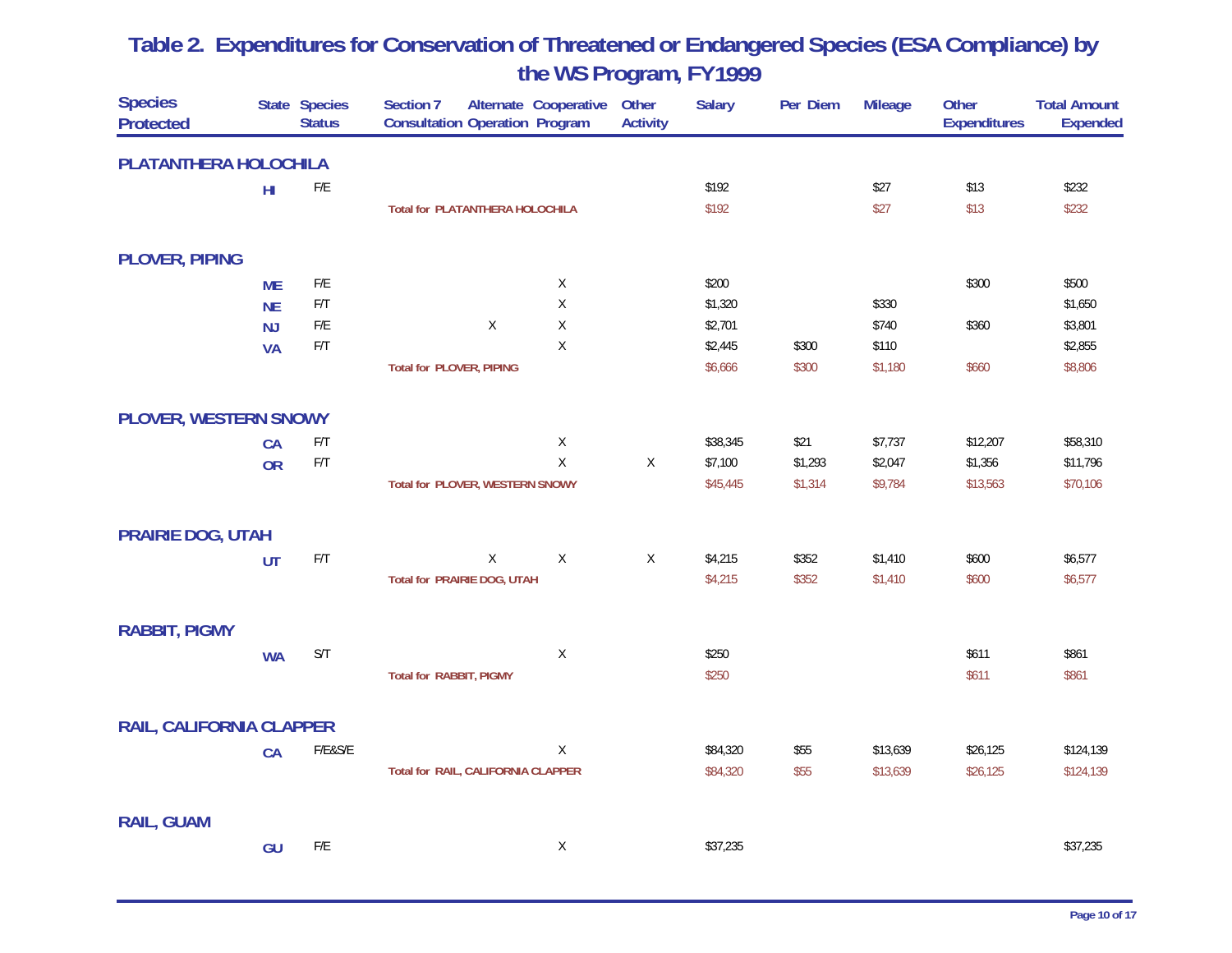| <b>Species</b><br><b>Protected</b> |           | State Species<br><b>Status</b> | <b>Section 7</b><br>Alternate Cooperative<br><b>Consultation Operation Program</b> |              | Other<br><b>Activity</b> | <b>Salary</b> | Per Diem | <b>Mileage</b> | Other<br><b>Expenditures</b> | <b>Total Amount</b><br><b>Expended</b> |
|------------------------------------|-----------|--------------------------------|------------------------------------------------------------------------------------|--------------|--------------------------|---------------|----------|----------------|------------------------------|----------------------------------------|
| <b>RAIL, GUAM</b>                  |           |                                |                                                                                    |              |                          |               |          |                |                              |                                        |
|                                    |           |                                | <b>Total for RAIL, GUAM</b>                                                        |              |                          | \$37,235      |          |                |                              | \$37,235                               |
| RAIL, LIGHT- FOOTED CLAPPER        |           |                                |                                                                                    |              |                          |               |          |                |                              |                                        |
|                                    | CA        | F/E&S/E                        |                                                                                    | X            |                          | \$10,513      |          | \$2,173        | \$3,891                      | \$16,577                               |
|                                    |           |                                | Total for RAIL, LIGHT- FOOTED CLAPPER                                              |              |                          | \$10,513      |          | \$2,173        | \$3,891                      | \$16,577                               |
| <b>RIFFLESHELL, TAN</b>            |           |                                |                                                                                    |              |                          |               |          |                |                              |                                        |
|                                    | <b>VA</b> | $\mathsf{F}/\mathsf{E}$        | $\mathsf X$                                                                        |              |                          | \$172         |          |                |                              | \$172                                  |
|                                    |           |                                | Total for RIFFLESHELL, TAN                                                         |              |                          | \$172         |          |                |                              | \$172                                  |
| <b>SALMON, CHINOOK</b>             |           |                                |                                                                                    |              |                          |               |          |                |                              |                                        |
|                                    | <b>OR</b> | F/E                            |                                                                                    | X            | X                        | \$319         |          | \$9            |                              | \$328                                  |
|                                    | <b>OR</b> | $\mathsf{F}/\mathsf{T}$        |                                                                                    | $\mathsf X$  | $\mathsf X$              | \$319         |          | \$9            |                              | \$328                                  |
|                                    | <b>WA</b> | $\mathsf{F}/\mathsf{E}$        |                                                                                    | $\mathsf{X}$ |                          | \$71,018      | \$6,756  | \$6,023        | \$14,131                     | \$97,928                               |
|                                    |           |                                | <b>Total for SALMON, CHINOOK</b>                                                   |              |                          | \$71,656      | \$6,756  | \$6,041        | \$14,131                     | \$98,584                               |
| <b>SALMON, CHUM</b>                |           |                                |                                                                                    |              |                          |               |          |                |                              |                                        |
|                                    | <b>OR</b> | ${\sf F/T}$                    |                                                                                    | X            | $\sf X$                  | \$319         |          | \$9            |                              | \$328                                  |
|                                    |           |                                | Total for SALMON, CHUM                                                             |              |                          | \$319         |          | \$9            |                              | \$328                                  |
| <b>SALMON, SOCKEYE</b>             |           |                                |                                                                                    |              |                          |               |          |                |                              |                                        |
|                                    | <b>OR</b> | $\mathsf{F}/\mathsf{E}$        |                                                                                    | X            | $\mathsf X$              | \$319         |          | \$9            |                              | \$328                                  |
|                                    | <b>WA</b> | $\mathsf{F}/\mathsf{E}$        |                                                                                    | X            |                          | \$6,214       | \$559    | \$640          | \$7,494                      | \$14,907                               |
|                                    |           |                                | <b>Total for SALMON, SOCKEYE</b>                                                   |              |                          | \$6,533       | \$559    | \$649          | \$7,494                      | \$15,235                               |
| <b>SALMON, STEELHEAD</b>           |           |                                |                                                                                    |              |                          |               |          |                |                              |                                        |
|                                    | <b>WA</b> | ${\sf F/E}$                    |                                                                                    | X            |                          | \$71,018      | \$6,756  | \$6,023        | \$14,130                     | \$97,927                               |
|                                    |           |                                | <b>Total for SALMON, STEELHEAD</b>                                                 |              |                          | \$71,018      | \$6,756  | \$6,023        | \$14,130                     | \$97,927                               |

**SANDPIPER, UPLAND**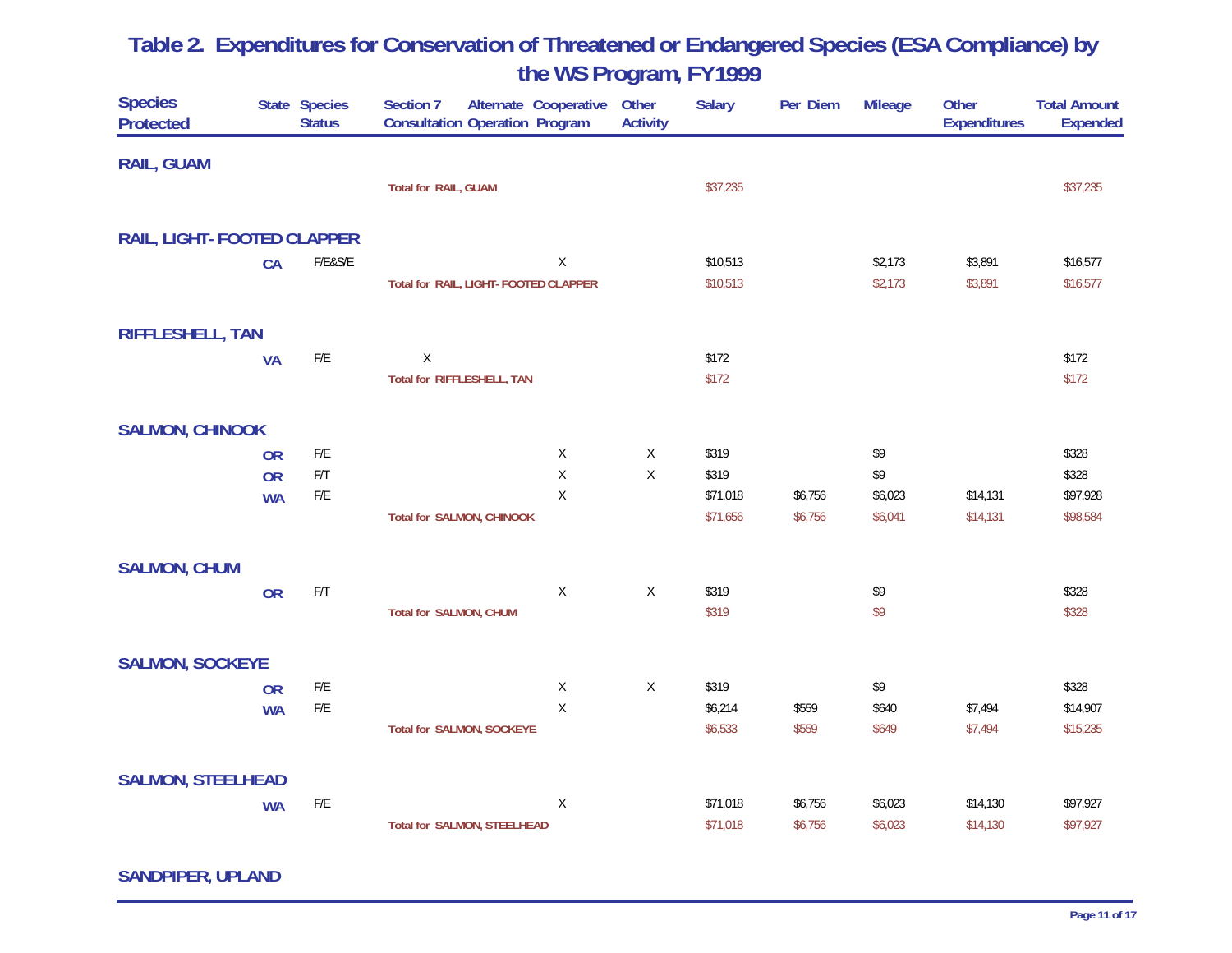| <b>Species</b><br><b>Protected</b>        |                 | State Species<br><b>Status</b> | <b>Section 7</b><br>Alternate Cooperative<br>Other<br><b>Consultation Operation Program</b><br><b>Activity</b> | <b>Salary</b> | Per Diem | <b>Mileage</b> | Other<br><b>Expenditures</b> | <b>Total Amount</b><br><b>Expended</b> |
|-------------------------------------------|-----------------|--------------------------------|----------------------------------------------------------------------------------------------------------------|---------------|----------|----------------|------------------------------|----------------------------------------|
| <b>SANDPIPER, UPLAND</b>                  |                 |                                |                                                                                                                |               |          |                |                              |                                        |
|                                           | <b>NJ</b>       | $\mathsf{S}/\mathsf{E}$        | X<br>$\sf X$                                                                                                   | \$217         |          | \$40           |                              | \$257                                  |
|                                           |                 |                                | <b>Total for SANDPIPER, UPLAND</b>                                                                             | \$217         |          | \$40           |                              | \$257                                  |
| <b>SANTALUM FREYCINETIANUM VAR. LANAI</b> |                 |                                |                                                                                                                |               |          |                |                              |                                        |
|                                           | H1              | $\mathsf{F}/\mathsf{E}$        |                                                                                                                | \$192         |          | \$27           | \$13                         | \$232                                  |
|                                           |                 |                                | Total for SANTALUM FREYCINETIANUM VAR. LANAIEN                                                                 | \$192         |          | \$27           | \$13                         | \$232                                  |
| <b>SEA TURTLE, GREEN</b>                  |                 |                                |                                                                                                                |               |          |                |                              |                                        |
|                                           | <b>FL</b>       | $\mathsf{F}/\mathsf{E}$        | $\mathsf X$                                                                                                    | \$4,000       | \$1,000  | \$50           |                              | \$5,050                                |
|                                           | H <sub>II</sub> | F/T                            |                                                                                                                | \$4,278       | \$744    | \$651          | \$3,626                      | \$9,299                                |
|                                           |                 |                                | <b>Total for SEA TURTLE, GREEN</b>                                                                             | \$8,278       | \$1,744  | \$701          | \$3,626                      | \$14,349                               |
| <b>SEA TURTLE, HAWKSBILL</b>              |                 |                                |                                                                                                                |               |          |                |                              |                                        |
|                                           | <b>FL</b>       | $\mathsf{F}/\mathsf{E}$        | X                                                                                                              | \$3,000       | \$500    | \$20           |                              | \$3,520                                |
|                                           | H <sub>II</sub> | $\mathsf{F}/\mathsf{E}$        |                                                                                                                | \$4,278       | \$744    | \$651          | \$3,626                      | \$9,299                                |
|                                           | VI              | $\mathsf{F}/\mathsf{E}$        | X                                                                                                              | \$9,402       | \$1,868  |                | \$22,402                     | \$33,672                               |
|                                           |                 |                                | Total for SEA TURTLE, HAWKSBILL                                                                                | \$16,680      | \$3,112  | \$671          | \$26,028                     | \$46,491                               |
| <b>SEA TURTLE, LEATHERBACK</b>            |                 |                                |                                                                                                                |               |          |                |                              |                                        |
|                                           | <b>FL</b>       | $\mathsf{F}/\mathsf{E}$        | Χ                                                                                                              | \$8,000       | \$2,500  | \$300          |                              | \$10,800                               |
|                                           |                 |                                | Total for SEA TURTLE, LEATHERBACK                                                                              | \$8,000       | \$2,500  | \$300          |                              | \$10,800                               |
| <b>SEA TURTLE, LOGGERHEAD</b>             |                 |                                |                                                                                                                |               |          |                |                              |                                        |
|                                           | <b>FL</b>       | $\mathsf{F}/\mathsf{E}$        | Χ                                                                                                              | \$15,000      | \$8,000  | \$800          | \$1,050                      | \$24,850                               |
|                                           | <b>NC</b>       | $\mathsf{F}/\mathsf{T}$        | X                                                                                                              | \$5,381       |          | \$2,024        | \$550                        | \$7,955                                |
|                                           |                 |                                | Total for SEA TURTLE, LOGGERHEAD                                                                               | \$20,381      | \$8,000  | \$2,824        | \$1,600                      | \$32,805                               |
| <b>SEDGE, CRAWE'S</b>                     |                 |                                |                                                                                                                |               |          |                |                              |                                        |
|                                           | $\mathsf{IL}$   | S/T                            | $\mathsf{X}$                                                                                                   | \$900         | \$500    | \$200          | \$200                        | \$1,800                                |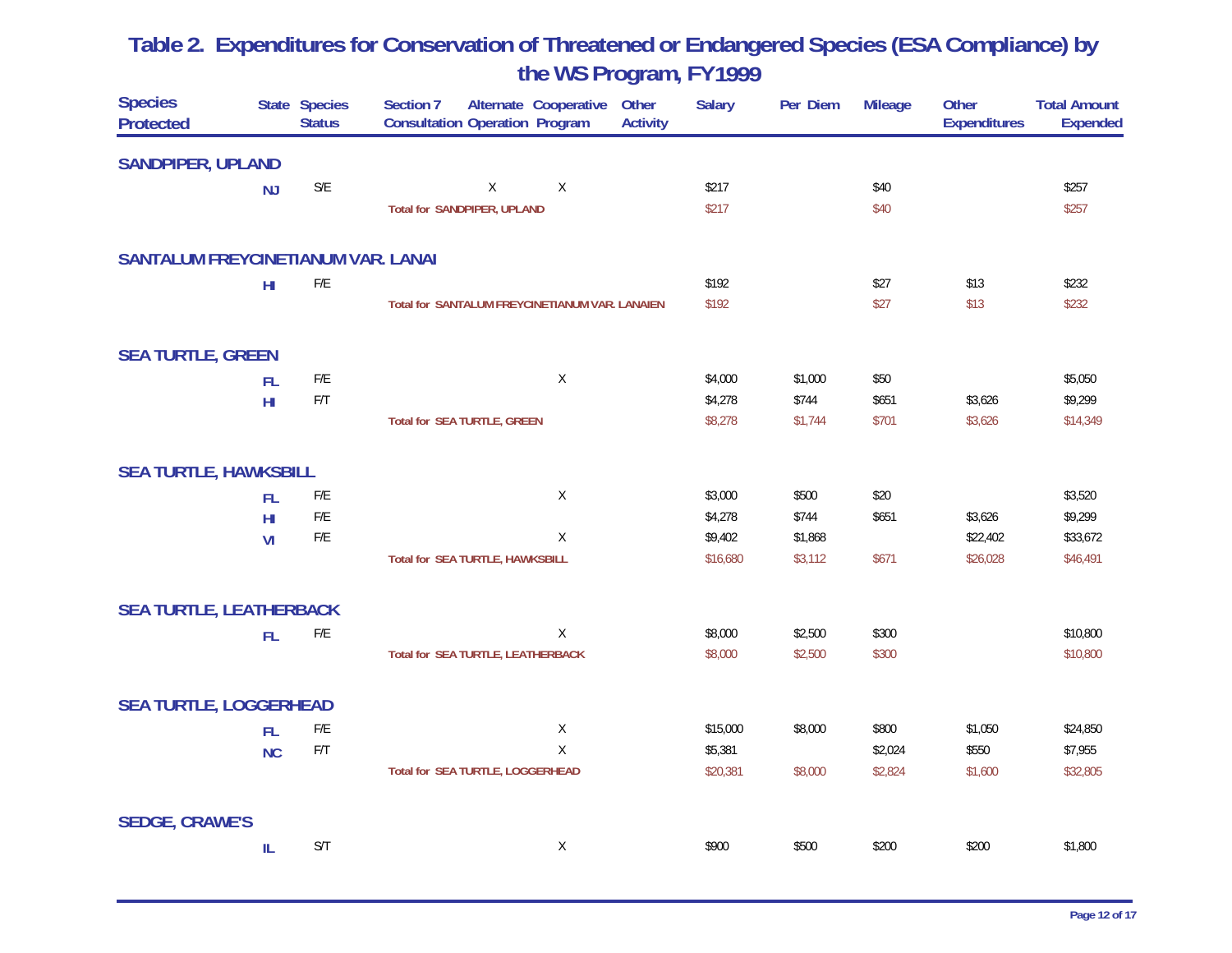| <b>Species</b><br><b>Protected</b>     |                 | State Species<br><b>Status</b> | Section 7<br>Alternate Cooperative<br>Other<br><b>Consultation Operation Program</b><br><b>Activity</b> | <b>Salary</b> | Per Diem | <b>Mileage</b> | <b>Other</b><br><b>Expenditures</b> | <b>Total Amount</b><br><b>Expended</b> |
|----------------------------------------|-----------------|--------------------------------|---------------------------------------------------------------------------------------------------------|---------------|----------|----------------|-------------------------------------|----------------------------------------|
| <b>SEDGE, CRAWE'S</b>                  |                 |                                |                                                                                                         |               |          |                |                                     |                                        |
|                                        |                 |                                | <b>Total for SEDGE, CRAWE'S</b>                                                                         | \$900         | \$500    | \$200          | \$200                               | \$1,800                                |
| SHEEP, BIGHORN (SIERRA NEVADA POP.)    |                 |                                |                                                                                                         |               |          |                |                                     |                                        |
|                                        | CA              | $F/E&S/E$                      | $\mathsf X$                                                                                             | \$4,367       | \$1,092  | \$1,345        | \$2,075                             | \$8,879                                |
|                                        |                 |                                | Total for SHEEP, BIGHORN (SIERRA NEVADA POP.)                                                           | \$4,367       | \$1,092  | \$1,345        | \$2,075                             | \$8,879                                |
| <b>SHINER, ARKANSAS RIVER</b>          |                 |                                |                                                                                                         |               |          |                |                                     |                                        |
|                                        | OK              | F/T                            | X                                                                                                       | \$195         |          | \$198          |                                     | \$393                                  |
|                                        |                 |                                | <b>Total for SHINER, ARKANSAS RIVER</b>                                                                 | \$195         |          | \$198          |                                     | \$393                                  |
| <b>SHRIKE, SAN CLEMENTE LOGGERHEAD</b> |                 |                                |                                                                                                         |               |          |                |                                     |                                        |
|                                        | <b>CA</b>       | $\mathsf{F}/\mathsf{E}$        | Χ                                                                                                       | \$285,445     | \$31     | \$17,420       | \$64,263                            | \$367,159                              |
|                                        |                 |                                | Total for SHRIKE, SAN CLEMENTE LOGGERHEAD                                                               | \$285,445     | \$31     | \$17,420       | \$64,263                            | \$367,159                              |
| <b>SILENE LANCEOLATA</b>               |                 |                                |                                                                                                         |               |          |                |                                     |                                        |
|                                        | H <sub>II</sub> | $\mathsf{F}/\mathsf{E}$        |                                                                                                         | \$2,640       |          | \$600          | \$400                               | \$3,640                                |
|                                        |                 |                                | <b>Total for SILENE LANCEOLATA</b>                                                                      | \$2,640       |          | \$600          | \$400                               | \$3,640                                |
| <b>SNAIL, OAHU TREE</b>                |                 |                                |                                                                                                         |               |          |                |                                     |                                        |
|                                        | H <sub>II</sub> | $\mathsf{F}/\mathsf{E}$        |                                                                                                         | \$9,084       |          | \$1,800        | \$1,350                             | \$12,234                               |
|                                        |                 |                                | Total for SNAIL, OAHU TREE                                                                              | \$9,084       |          | \$1,800        | \$1,350                             | \$12,234                               |
| <b>SPARROW, BELDING'S SAVANNAH</b>     |                 |                                |                                                                                                         |               |          |                |                                     |                                        |
|                                        | CA              | $\mathsf{S}/\mathsf{E}$        | Χ                                                                                                       | \$2,408       |          | \$533          | \$659                               | \$3,600                                |
|                                        |                 |                                | Total for SPARROW, BELDING'S SAVANNAH                                                                   | \$2,408       |          | \$533          | \$659                               | \$3,600                                |
| <b>SPARROW, GRASSHOPPER</b>            |                 |                                |                                                                                                         |               |          |                |                                     |                                        |
|                                        | <b>NJ</b>       | S/T                            | Χ<br>X                                                                                                  | \$217         |          | \$40           |                                     | \$257                                  |
|                                        |                 |                                | <b>Total for SPARROW, GRASSHOPPER</b>                                                                   | \$217         |          | \$40           |                                     | \$257                                  |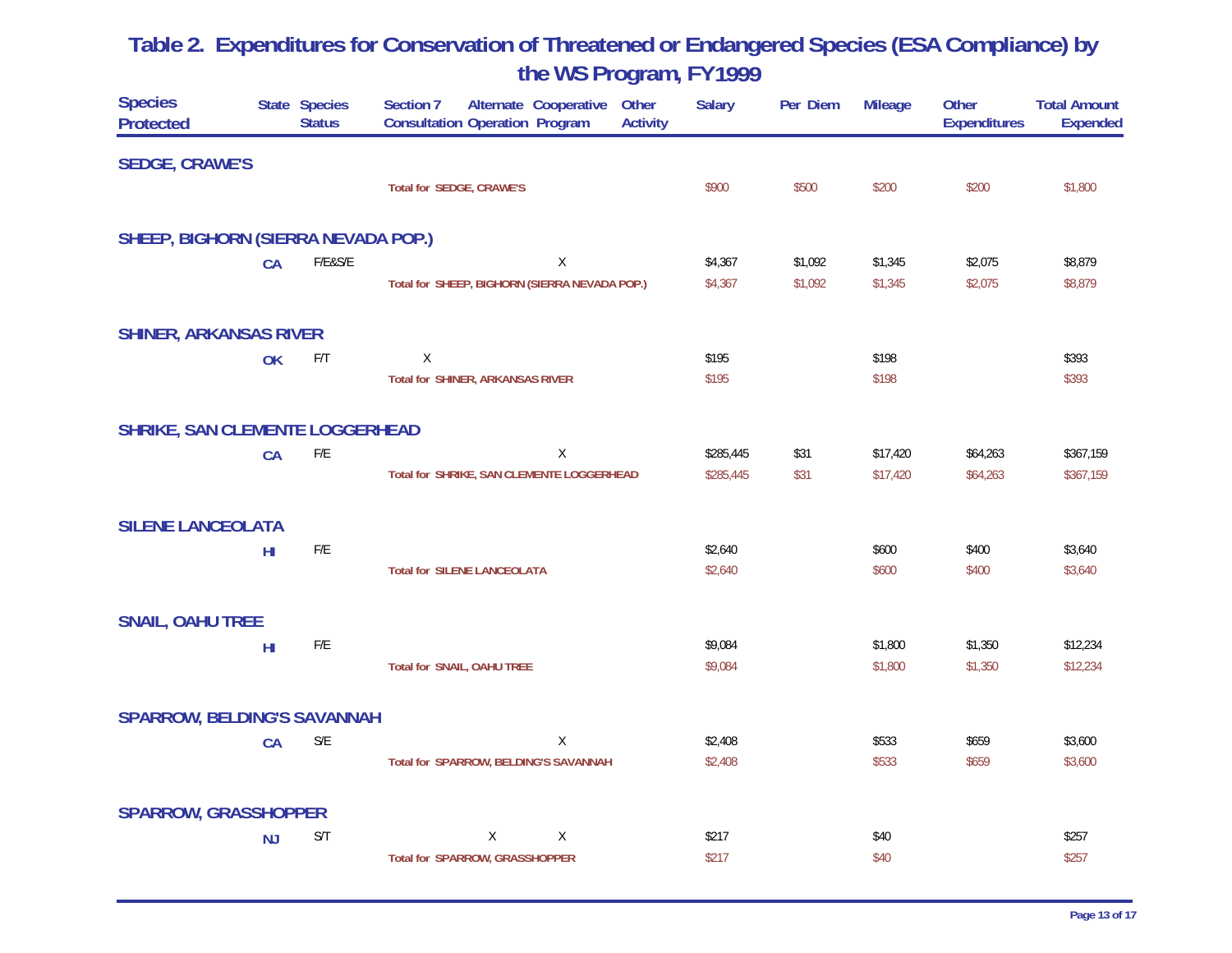| <b>Species</b><br><b>Protected</b> |                 | State Species<br><b>Status</b> | Section 7<br><b>Consultation Operation Program</b> | Alternate Cooperative | Other<br><b>Activity</b> | <b>Salary</b> | Per Diem | <b>Mileage</b> | Other<br><b>Expenditures</b> | <b>Total Amount</b><br><b>Expended</b> |
|------------------------------------|-----------------|--------------------------------|----------------------------------------------------|-----------------------|--------------------------|---------------|----------|----------------|------------------------------|----------------------------------------|
| <b>SPICEBUSH, SOUTHERN</b>         |                 |                                |                                                    |                       |                          |               |          |                |                              |                                        |
|                                    | <b>NC</b>       | $\mathsf{F}/\mathsf{E}$        |                                                    |                       | $\mathsf X$              |               |          |                |                              | \$0                                    |
|                                    |                 |                                | Total for SPICEBUSH, SOUTHERN                      |                       |                          |               |          |                |                              | \$0                                    |
| <b>SPINYMUSSEL, JAMES</b>          |                 |                                |                                                    |                       |                          |               |          |                |                              |                                        |
|                                    | <b>VA</b>       | $\mathsf{F}/\mathsf{E}$        | $\mathsf X$                                        |                       |                          | \$172         |          |                |                              | \$172                                  |
|                                    |                 |                                | Total for SPINYMUSSEL, JAMES                       |                       |                          | \$172         |          |                |                              | \$172                                  |
| <b>SPINYMUSSEL, TAR RIVER</b>      |                 |                                |                                                    |                       |                          |               |          |                |                              |                                        |
|                                    | <b>NC</b>       | $\mathsf{F}/\mathsf{E}$        |                                                    |                       | X                        |               |          |                |                              | \$0                                    |
|                                    |                 |                                | Total for SPINYMUSSEL, TAR RIVER                   |                       |                          |               |          |                |                              | \$0                                    |
| <b>STEELHEAD</b>                   |                 |                                |                                                    |                       |                          |               |          |                |                              |                                        |
|                                    | <b>OR</b>       | ${\sf F/E}$                    |                                                    | X                     | X                        | \$319         |          | \$9            |                              | \$328                                  |
|                                    | <b>OR</b>       | $\mathsf{F}/\mathsf{T}$        |                                                    | $\mathsf X$           | $\sf X$                  | \$319         |          | \$9            |                              | \$328                                  |
|                                    |                 |                                | <b>Total for STEELHEAD</b>                         |                       |                          | \$638         |          | \$18           |                              | \$656                                  |
| <b>STENOGYNE ANGUSTIFOLIA</b>      |                 |                                |                                                    |                       |                          |               |          |                |                              |                                        |
|                                    | H <sub>l</sub>  | $\mathsf{F}/\mathsf{E}$        |                                                    |                       |                          | \$2,640       |          | \$600          | \$400                        | \$3,640                                |
|                                    |                 |                                | <b>Total for STENOGYNE ANGUSTIFOLIA</b>            |                       |                          | \$2,640       |          | \$600          | \$400                        | \$3,640                                |
| <b>STILT, HAWAIIAN</b>             |                 |                                |                                                    |                       |                          |               |          |                |                              |                                        |
|                                    | H <sub>II</sub> | $\mathsf{F}/\mathsf{E}$        |                                                    | Χ                     |                          | \$19,826      |          | \$2,160        | \$1,440                      | \$23,426                               |
|                                    |                 |                                | <b>Total for STILT, HAWAIIAN</b>                   |                       |                          | \$19,826      |          | \$2,160        | \$1,440                      | \$23,426                               |
| STORK, WOOD                        |                 |                                |                                                    |                       |                          |               |          |                |                              |                                        |
|                                    | GA              | F/E                            |                                                    |                       | X                        | \$50          |          |                |                              | \$50                                   |
|                                    |                 |                                | Total for STORK, WOOD                              |                       |                          | \$50          |          |                |                              | \$50                                   |
| <b>SWAN, TRUMPETER</b>             |                 |                                |                                                    |                       |                          |               |          |                |                              |                                        |
|                                    | OH              | $\mathsf{S}/\mathsf{E}$        |                                                    |                       | X                        | \$250         |          | \$40           | \$60                         | \$350                                  |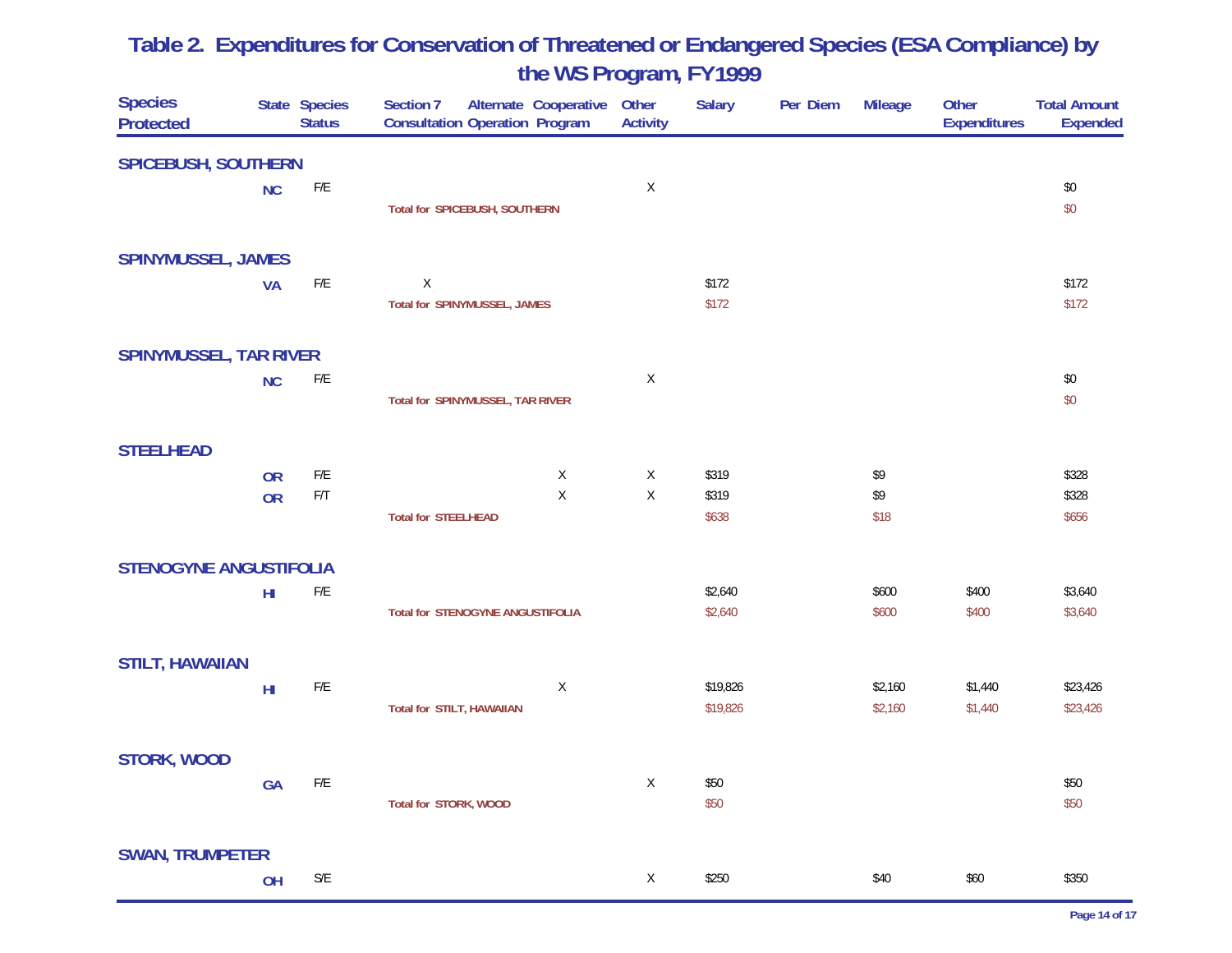| <b>Species</b><br><b>Protected</b> |                 | State Species<br><b>Status</b> | Section 7<br>Alternate Cooperative<br><b>Consultation Operation Program</b> | Other<br><b>Activity</b> | <b>Salary</b> | Per Diem | <b>Mileage</b> | Other<br><b>Expenditures</b> | <b>Total Amount</b><br><b>Expended</b> |
|------------------------------------|-----------------|--------------------------------|-----------------------------------------------------------------------------|--------------------------|---------------|----------|----------------|------------------------------|----------------------------------------|
| <b>SWAN, TRUMPETER</b>             |                 |                                |                                                                             |                          |               |          |                |                              |                                        |
|                                    |                 |                                | <b>Total for SWAN, TRUMPETER</b>                                            |                          | \$250         |          | \$40           | \$60                         | \$350                                  |
| <b>SWIFTLET, MARIANA GRAY</b>      |                 |                                |                                                                             |                          |               |          |                |                              |                                        |
|                                    | GU              | F/E                            | X                                                                           |                          | \$37,235      |          |                |                              | \$37,235                               |
|                                    |                 |                                | Total for SWIFTLET, MARIANA GRAY                                            |                          | \$37,235      |          |                |                              | \$37,235                               |
| <b>TERN, CALIFORNIA LEAST</b>      |                 |                                |                                                                             |                          |               |          |                |                              |                                        |
|                                    | CA              | F/E&S/E                        | X                                                                           |                          | \$138,216     | \$124    | \$25,275       | \$47,540                     | \$211,155                              |
|                                    |                 |                                | Total for TERN, CALIFORNIA LEAST                                            |                          | \$138,216     | \$124    | \$25,275       | \$47,540                     | \$211,155                              |
| <b>TERN, COMMON</b>                |                 |                                |                                                                             |                          |               |          |                |                              |                                        |
|                                    | <b>NH</b>       | $\mathsf{S}/\mathsf{E}$        | $\mathsf X$                                                                 |                          | \$200         |          |                | \$50                         | \$250                                  |
|                                    | OH              | $\mathsf{S}/\mathsf{E}$        |                                                                             | Χ                        | \$50          |          |                |                              | \$50                                   |
|                                    |                 |                                | <b>Total for TERN, COMMON</b>                                               |                          | \$250         |          |                | \$50                         | \$300                                  |
| <b>TERN, LEAST</b>                 |                 |                                |                                                                             |                          |               |          |                |                              |                                        |
|                                    | IN              | E                              |                                                                             | $\mathsf{X}$             | \$254         |          |                |                              | \$254                                  |
|                                    | <b>NE</b>       | $F/E$                          | X                                                                           |                          | \$1,320       |          | \$330          |                              | \$1,650                                |
|                                    | OK              | $\mathsf{F}/\mathsf{E}$        | $\mathsf X$                                                                 |                          | \$195         |          | \$198          |                              | \$393                                  |
|                                    |                 |                                | <b>Total for TERN, LEAST</b>                                                |                          | \$1,769       |          | \$528          |                              | \$2,297                                |
| <b>TERN, ROSEATE</b>               |                 |                                |                                                                             |                          |               |          |                |                              |                                        |
|                                    | VI              | ${\sf F/E}$                    | X                                                                           |                          | \$2,351       | \$467    |                | \$5,601                      | \$8,419                                |
|                                    |                 |                                | <b>Total for TERN, ROSEATE</b>                                              |                          | \$2,351       | \$467    |                | \$5,601                      | \$8,419                                |
| <b>TETRAMOLOPIUM LEPIDOTUM</b>     |                 |                                |                                                                             |                          |               |          |                |                              |                                        |
|                                    | H <sub>II</sub> | $\mathsf{F}/\mathsf{E}$        |                                                                             |                          | \$2,640       |          | \$600          | \$400                        | \$3,640                                |
|                                    |                 |                                | Total for TETRAMOLOPIUM LEPIDOTUM                                           |                          | \$2,640       |          | \$600          | \$400                        | \$3,640                                |

**TORTOISE, DESERT**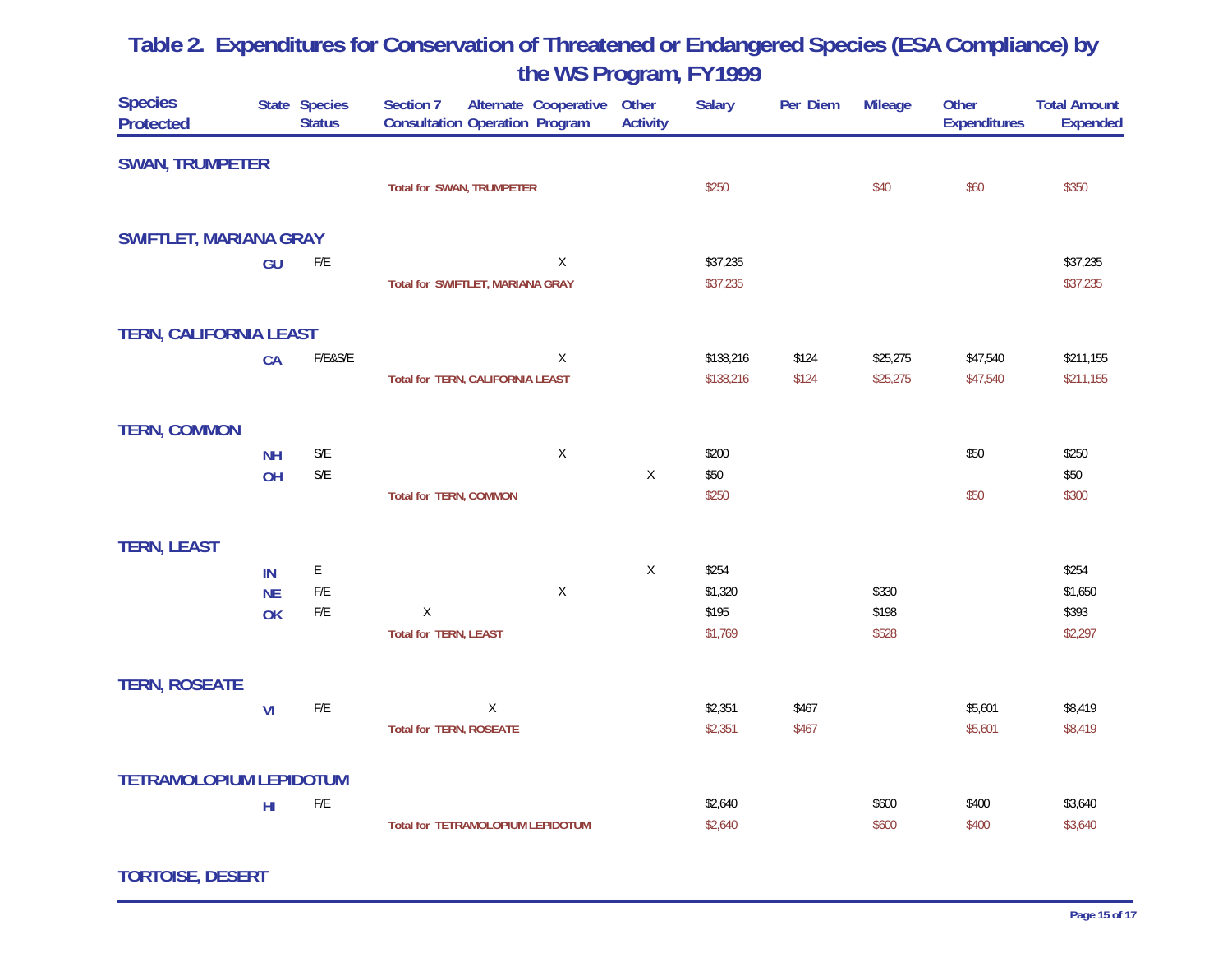| <b>Species</b><br><b>Protected</b> |           | State Species<br><b>Status</b> | Section 7<br>Alternate Cooperative<br><b>Consultation Operation Program</b> | Other<br><b>Activity</b> | <b>Salary</b> | Per Diem | <b>Mileage</b> | Other<br><b>Expenditures</b> | <b>Total Amount</b><br><b>Expended</b> |
|------------------------------------|-----------|--------------------------------|-----------------------------------------------------------------------------|--------------------------|---------------|----------|----------------|------------------------------|----------------------------------------|
| <b>TORTOISE, DESERT</b>            |           |                                |                                                                             |                          |               |          |                |                              |                                        |
|                                    | <b>NV</b> | $F/T$ , $S/T$                  | X                                                                           |                          | \$1,120       | \$300    | \$150          | \$30                         | \$1,600                                |
|                                    |           |                                | <b>Total for TORTOISE, DESERT</b>                                           |                          | \$1,120       | \$300    | \$150          | \$30                         | \$1,600                                |
| <b>TROUT, BULL</b>                 |           |                                |                                                                             |                          |               |          |                |                              |                                        |
|                                    | <b>WA</b> | ${\sf F/E}$                    | $\mathsf X$                                                                 |                          | \$4,092       | \$363    |                | \$850                        | \$5,305                                |
|                                    |           |                                | <b>Total for TROUT, BULL</b>                                                |                          | \$4,092       | \$363    |                | \$850                        | \$5,305                                |
| TROUT, COASTAL CUTTHROAT           |           |                                |                                                                             |                          |               |          |                |                              |                                        |
|                                    | <b>OR</b> | F/T                            | Χ                                                                           | $\sf X$                  | \$319         |          | \$9            |                              | \$328                                  |
|                                    |           |                                | Total for TROUT, COASTAL CUTTHROAT                                          |                          | \$319         |          | \$9            |                              | \$328                                  |
| <b>VIREO, BLACK-CAPPED</b>         |           |                                |                                                                             |                          |               |          |                |                              |                                        |
|                                    | OK        | $\mathsf{F}/\mathsf{E}$        | $\mathsf X$                                                                 |                          | \$195         |          | \$198          |                              | \$393                                  |
|                                    | <b>TX</b> | $\mathsf{F}/\mathsf{E}$        | Χ                                                                           |                          | \$12,336      |          |                | \$20,928                     | \$33,264                               |
|                                    |           |                                | Total for VIREO, BLACK-CAPPED                                               |                          | \$12,531      |          | \$198          | \$20,928                     | \$33,657                               |
| <b>VIREO, LEAST BELL'S</b>         |           |                                |                                                                             |                          |               |          |                |                              |                                        |
|                                    | <b>CA</b> | F/E&S/E                        | Χ                                                                           |                          | \$10,476      | \$7      | \$2,202        | \$5,227                      | \$17,912                               |
|                                    |           |                                | Total for VIREO, LEAST BELL'S                                               |                          | \$10,476      | \$7      | \$2,202        | \$5,227                      | \$17,912                               |
| <b>WARBLER, GOLDEN-CHEEKED</b>     |           |                                |                                                                             |                          |               |          |                |                              |                                        |
|                                    | <b>TX</b> | $\mathsf{F}/\mathsf{E}$        | Χ                                                                           |                          | \$12,335      |          |                | \$20,927                     | \$33,262                               |
|                                    |           |                                | Total for WARBLER, GOLDEN-CHEEKED                                           |                          | \$12,335      |          |                | \$20,927                     | \$33,262                               |
| <b>WEDGEMUSSEL, DWARF</b>          |           |                                |                                                                             |                          |               |          |                |                              |                                        |
|                                    | <b>NC</b> | $\mathsf{F}/\mathsf{E}$        |                                                                             | $\mathsf{X}$             |               |          |                |                              | \$0                                    |
|                                    | <b>VA</b> | $\mathsf{F}/\mathsf{E}$        | Χ                                                                           |                          |               |          |                |                              | \$0                                    |
|                                    |           |                                | Total for WEDGEMUSSEL, DWARF                                                |                          |               |          |                |                              | \$0                                    |

**WOLF, GRAY**